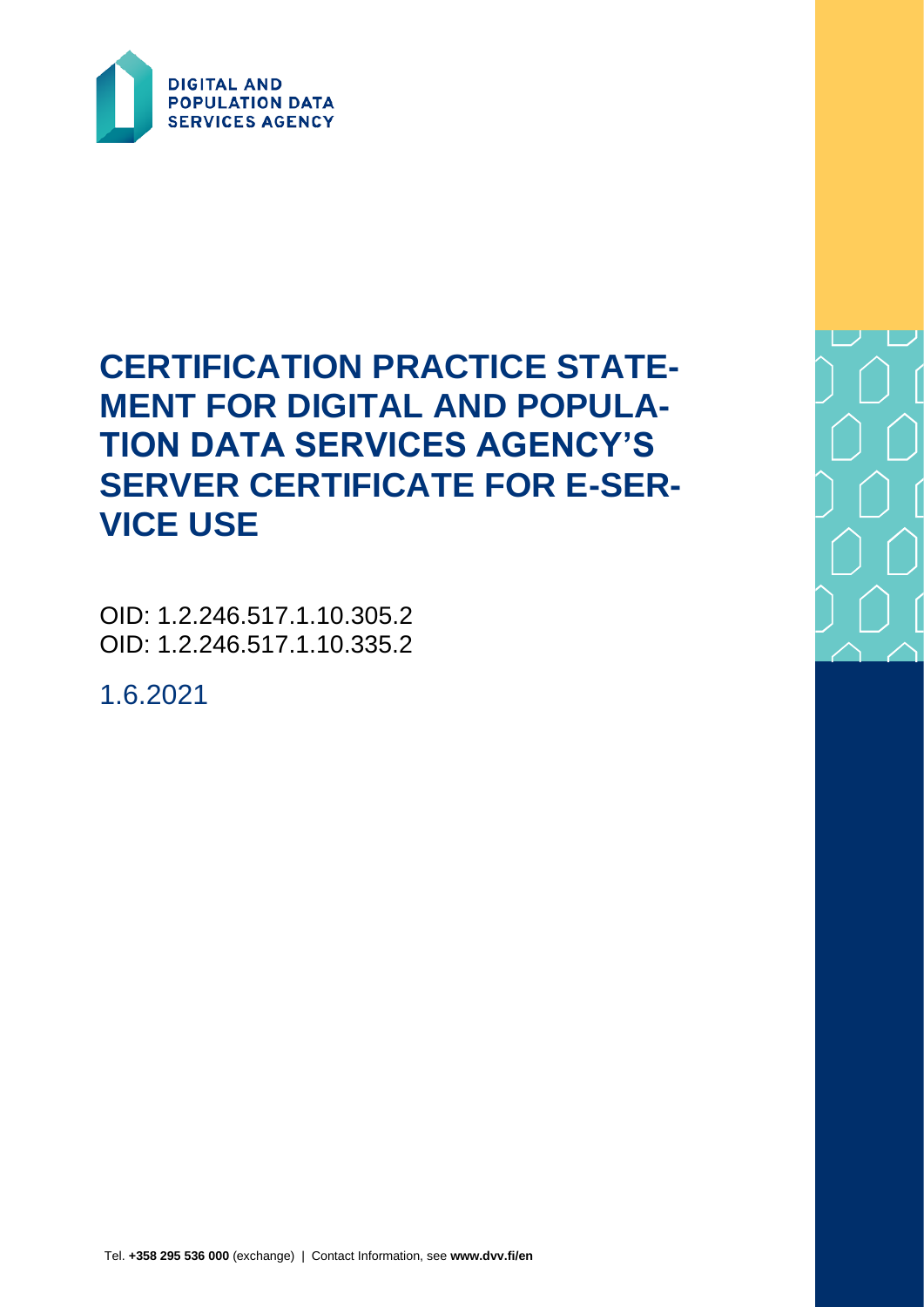

| <b>Document management</b> |                     |  |  |  |  |
|----------------------------|---------------------|--|--|--|--|
| Owner                      |                     |  |  |  |  |
| Prepared by                | <b>Ville Aarnio</b> |  |  |  |  |
| Inspected by               |                     |  |  |  |  |
| Approved by                | Mikko Pitkänen      |  |  |  |  |

| Version control  |                    |                      |  |  |
|------------------|--------------------|----------------------|--|--|
| version no.      | what has been done | date/person          |  |  |
| v <sub>1.0</sub> | Version 1.0        | $1.6.2021/\text{VA}$ |  |  |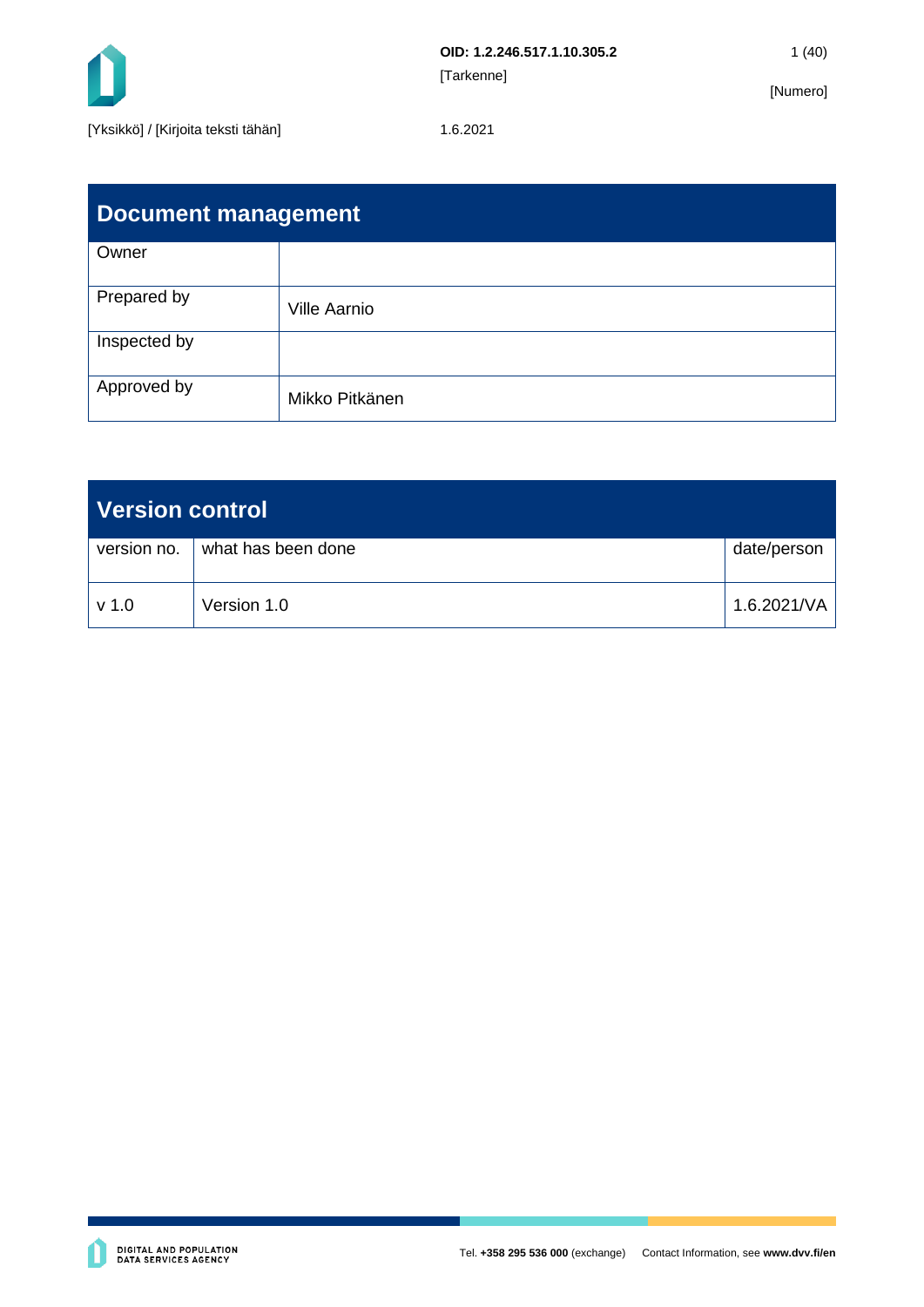

1.6.2021

# **Table of contents**

| 1            |                                                                            |  |                                                                       |  |  |
|--------------|----------------------------------------------------------------------------|--|-----------------------------------------------------------------------|--|--|
| $\mathbf{2}$ |                                                                            |  |                                                                       |  |  |
|              | 2.1                                                                        |  |                                                                       |  |  |
|              | 2.2                                                                        |  |                                                                       |  |  |
| 1.           |                                                                            |  |                                                                       |  |  |
| 3            |                                                                            |  |                                                                       |  |  |
| 4            |                                                                            |  |                                                                       |  |  |
| 5            |                                                                            |  |                                                                       |  |  |
|              | 5.1                                                                        |  |                                                                       |  |  |
| 6            |                                                                            |  |                                                                       |  |  |
|              | 6.1.1                                                                      |  |                                                                       |  |  |
|              | 6.1.2                                                                      |  |                                                                       |  |  |
|              | 6.1.3                                                                      |  |                                                                       |  |  |
| 7            |                                                                            |  |                                                                       |  |  |
|              | 7.1.1                                                                      |  |                                                                       |  |  |
|              | 7.1.2                                                                      |  |                                                                       |  |  |
|              | 7.1.3                                                                      |  |                                                                       |  |  |
|              | 7.1.4                                                                      |  |                                                                       |  |  |
| 8            |                                                                            |  |                                                                       |  |  |
| 9            |                                                                            |  |                                                                       |  |  |
|              | 9.1                                                                        |  |                                                                       |  |  |
|              | 9.2                                                                        |  |                                                                       |  |  |
|              | 9.3                                                                        |  |                                                                       |  |  |
| 10           |                                                                            |  |                                                                       |  |  |
|              |                                                                            |  |                                                                       |  |  |
|              | 10.1.1                                                                     |  |                                                                       |  |  |
| 11           |                                                                            |  |                                                                       |  |  |
|              | 11.1                                                                       |  |                                                                       |  |  |
|              | 11.2                                                                       |  |                                                                       |  |  |
|              | 11.3                                                                       |  |                                                                       |  |  |
|              | 11.4                                                                       |  |                                                                       |  |  |
| 12           | Requirements applicable to the operation of the certification authority 19 |  |                                                                       |  |  |
|              | 12.1                                                                       |  |                                                                       |  |  |
| 13           |                                                                            |  | Life cycle management of keys used in a public key infrastructure  20 |  |  |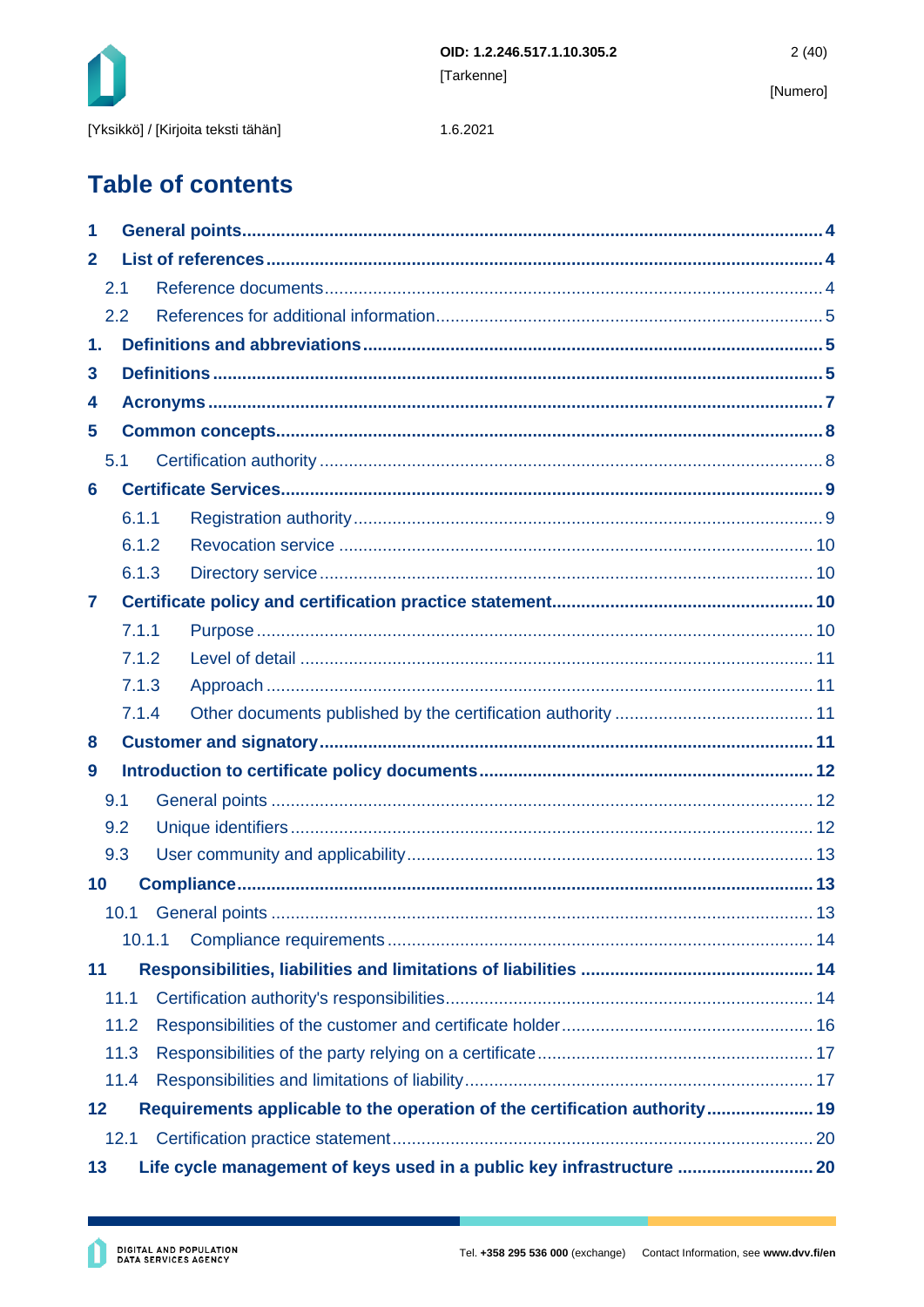

|    | 13.1.1  |                                                                            |  |
|----|---------|----------------------------------------------------------------------------|--|
|    | 13.1.2  | Storage, backup and recovery of the certification authority's key 21       |  |
|    | 13.1.3  |                                                                            |  |
|    | 13.1.4  |                                                                            |  |
|    | 13.1.5  |                                                                            |  |
| 14 |         | Life cycle management of certificates used in a public key system  22      |  |
|    | 14.1.1  |                                                                            |  |
|    | 14.1.2  | Renewing a certificate, changing the key pair and updating a certificate24 |  |
|    | 14.1.3  |                                                                            |  |
|    | 14.1.4  |                                                                            |  |
|    | 14.1.5  |                                                                            |  |
|    | 14.1.6  |                                                                            |  |
|    |         |                                                                            |  |
|    | 14.1.7  |                                                                            |  |
|    | 14.1.8  |                                                                            |  |
|    | 14.1.9  |                                                                            |  |
|    | 14.1.10 |                                                                            |  |
|    | 14.1.11 |                                                                            |  |
|    | 14.1.12 |                                                                            |  |
|    | 14.1.13 |                                                                            |  |
|    | 14.1.14 | Business continuity management and processing of anomalies33               |  |
|    | 14.1.15 |                                                                            |  |
|    | 14.1.16 |                                                                            |  |
|    | 14.1.17 |                                                                            |  |
| 15 |         |                                                                            |  |
| 16 |         | Framework for the specification of other certificate policy documents 37   |  |
|    | 16.1    |                                                                            |  |
|    | 16.2    |                                                                            |  |
|    | 16.3    |                                                                            |  |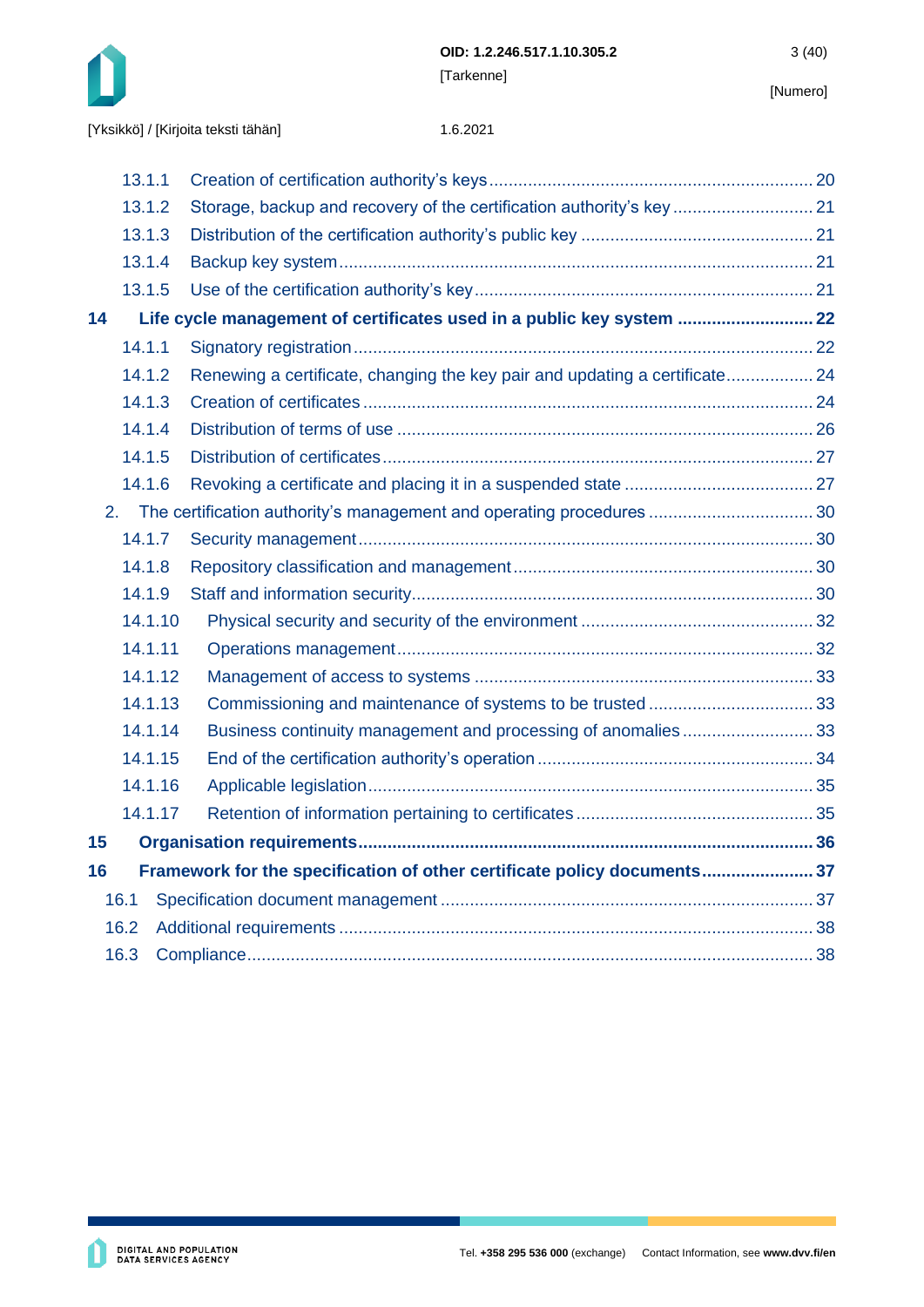

# **CERTIFICATION PRACTICE STATEMENT FOR DIGITAL AND POPULATION DATA SERVICES AGENCY'S SERVER CERTIFI-CATE FOR E-SERVICE USE**

#### <span id="page-4-0"></span> $\mathbf 1$ **General points**

This document defines the prerequisites of the PKI (Public Key Infrastructure) certification activities of the Digital and Population Data Services Agency (hereinafter 'the certification authority') and the scope of application and limitations of this document. At practical level, the principles contained in this document are laid out, in addition to this certification practice statement, in other procedural guidelines supplementing this document.

This document complies with ETSI TS 102 042 v 2.4.1 (OVCP) policies regarding the service certificate.

The status and tasks of the Certification Authority have been established by the Act on the Digital and Population Data Services Agency (304/2019), previously knowns as Population Register Centre.

#### <span id="page-4-1"></span> $\mathcal{P}$ **List of references**

#### <span id="page-4-2"></span> $21$ **Reference documents**

The certification authority's PKI has been formulated on the basis of the following statutes, standards and guidelines:

Act on Electronic Services and Communication in the Public Sector (13/2003)

The Act on the Openness of Government Activities (621/1999)

IETF RFC 3647 Internet X.509 Public Key Infrastructure: Certificate Policy and Certification Practices Framework (11/2003)

ETSI TS 102 042 V2.4.1: Electronic Signatures and Infrastructures (ESI); Policy requirements for certification authorities issuing public key certificates (2013-02)

VAHTI 5/2004: Securing the state administration's key information systems

ISO/IEC 27002: Information technology - Security techniques - Code of practice for

The following principles apply to the interpretation of this document:

1. The headings and subheadings of the certificate policy are primarily recommendations of international standards [RFC 3647] which have been translated into Finnish. When interpreting this document, the body of the text takes precedence over the headings.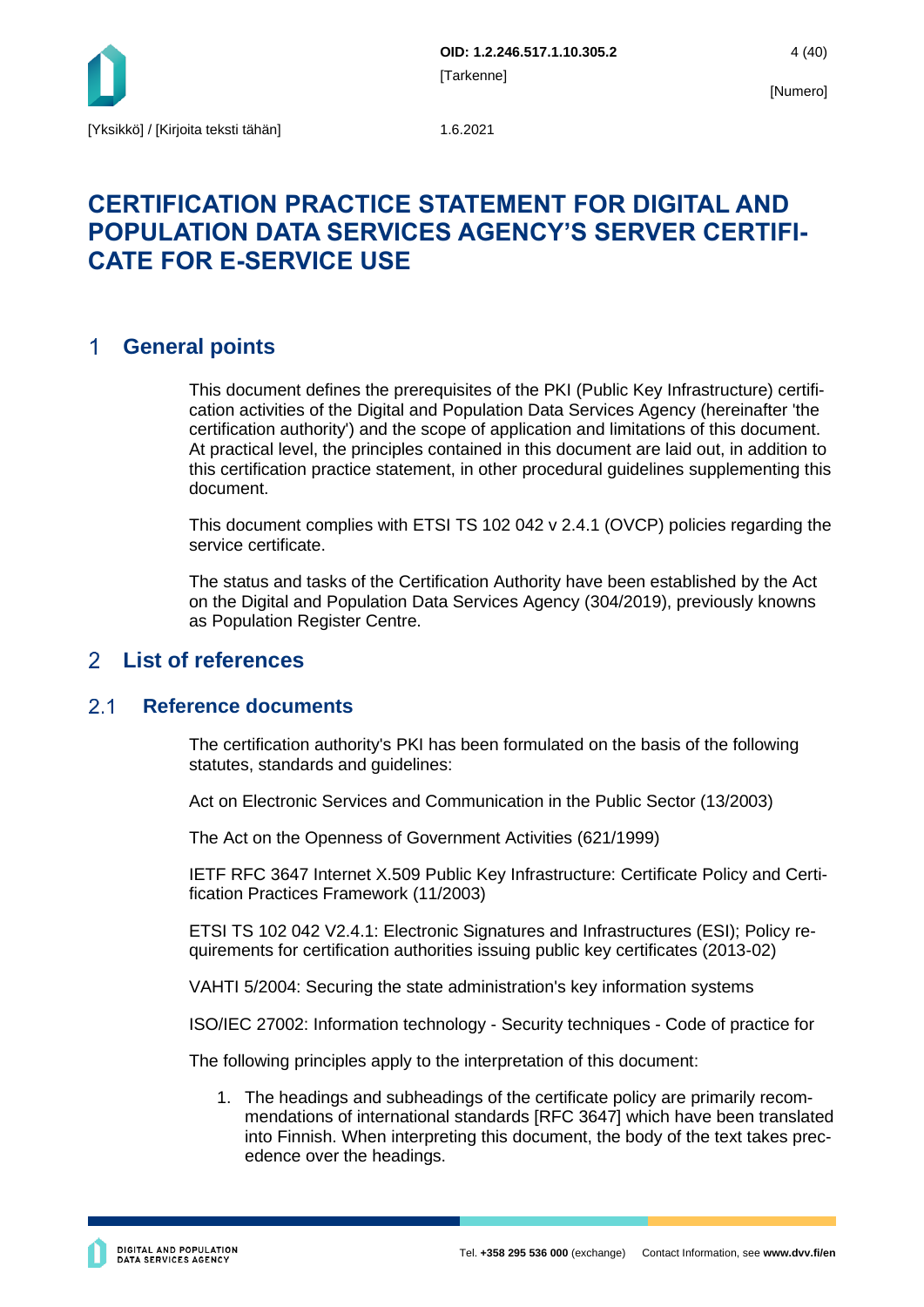

2. As a general condition, all requirements concerning the certification authority as set out in this certification practice statement must be fulfilled.

#### <span id="page-5-0"></span> $2.2$ **References for additional information**

While the references listed below are not essential for using this document, they will provide the user with support on certain topics. In the absence of an accurate reference, the most recent version of the document should be used (including revisions).

# <span id="page-5-1"></span>**1. Definitions and abbreviations**

#### <span id="page-5-2"></span>**Definitions**   $\mathcal{R}$

Attribute data: data of permanent nature required to identify a professional and to verify his or her professional practice rights.

Key pair: A pair of interconnected keys, one public and one private, which are used in public key methods. The purpose of the keys is defined in the certificate. NB: See also section 4.3

Asymmetric encryption: A pair consisting of one public key and one private key is used in asymmetric encryption. A message that has been encrypted with a public key can be decrypted

Directory service: A public Internet-based service which can be used to retrieve all certificates issued by the certification authority as well as CA certificates and revocation lists.

Public key: The public component of a key pair used in asymmetric encryption in public key methods. The certification authority certifies with its electronic signature that the public key belongs to the certificate holder. The public key is part of the data content of the certificate.

Public key infrastructure: An information security infrastructure in which security services are provided by public key methods.

Public key method: An information security service, such as electronic identification of a person, which is provided using public and private keys, certificates and asymmetric encryption.

Relying party: A party that trusts the certificate data and uses the certificate for various information security services, such as electronic identification of the certificate holder and authentication of a digital signature. NB: See RFC 3647.

OCSP service: Online Certificate Status Protocol. A service for checking the real-time certificate status.

Server certificate: A service certificate used to identify a server and to generate an SSL/TLS encrypted connection between servers. For example, a certificate intended for a www server that allows the user to verify that the server can be trusted. A dataset consisting of the public key and identification data of a party using the PKI that has been created and signed by the certification authority using its private key.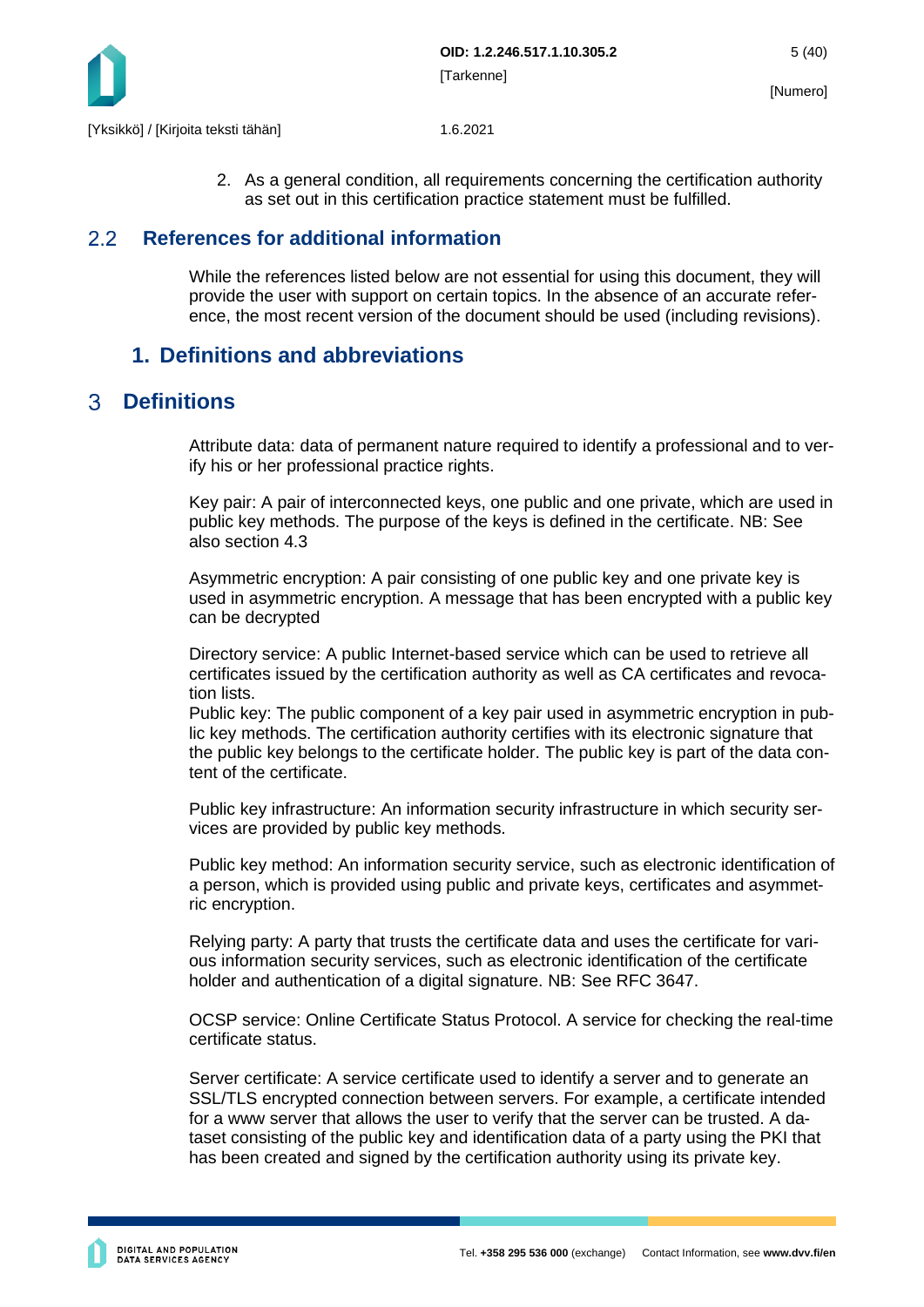

Server certificate for e-service use: A file-based certificate intended for such purposes as receiving and sending encrypted e-mails using a shared mailbox. The file contains both the certificates and the associated private and public key.

Service certificate: A term that covers both server and e-mail service certificates.

Registration authority: The registration authority identifies the certificate applicant in accordance with the certificate policy and certification practice statement on behalf of and at the responsibility of the certification authority.

RSA algorithm and RSA key: The RSA algorithm is a common public key algorithm. The private and public keys associated with a service certificate are RSA keys.

A protected user device: a device that stores the user's private key, protects the key from being compromised and performs signature or decryption functions for the user.

Revocation list (CRL): A list of certificates revoked before the end of their validity period and the revocation dates, electronically signed and published by the certification authority. The revocation list specifies the publication dates of the current and next revocation list. Revoked certificates are added to the list. NB: See ITU-T Recommendation X.509.

Revocation service: A certification authority's service that receives certificate revocation requests, revokes the certificates and communicates the fact that the certificate has been revoked to the certificate system.

An electronic signature: a PKI signature attached to an electronic message that enables the reliable authentication of the message contents and the signatory's identity.

Certificate: A digital certificate that associates the signature authentication data with the signatory and authenticates the signatory. A certificate contains an OID (object identifier) that identifies the certification practice statement in question.

Certificate system: An IT system used to create certificates, sign revocation lists and publish the lists in a directory.

PKI disclosure statement: A document that contains the main points of the certificate policy and certification practice statement.

Certificate policy: A document that describes the principles of certification and the responsibilities of the relying parties. The certificate policies published by the DPDSA are publicly available. Each certificate policy is identified by an OID.

Certificate management system: A data system consisting of certificate systems, data communications, a certificate directory, a revocation list service, an advice and revocation service, certificate management and card management.

CPS OID is part of the data content of the certificate.

Certification practice statement: A description of how the certification authority implements its certificate policy. Each certification practice statement is identified by an OID.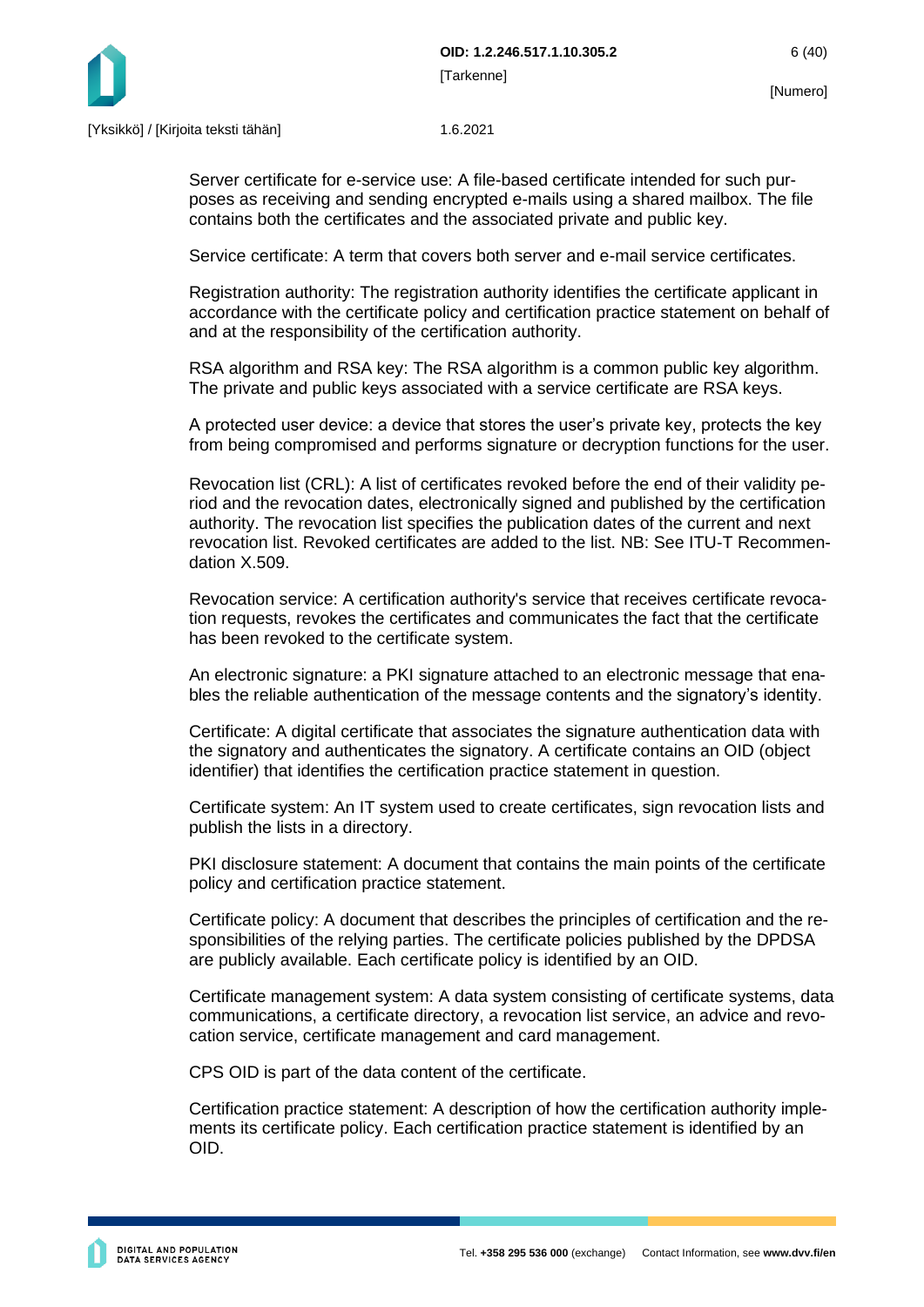

Certification authority: An organisation that issues certificates, is responsible for their creation and draws up a certificate policy that describes its operation and the associated certification practice statement. NB: See section 4.1

CA certificate: Contains the name, country and public key of the certification authority.

Certification authority's private key: The private key used by the certification authority to sign the certificates it issues and the revocation lists it publishes.

Certificate applicant: A private or public organisation or an individual that applies for a certificate and that is identified at the time of submitting the application.

Certificate holder: A private or public organisation or an individual whose data and public key are verified by the certification authority's digital signature and who holds the private key linked with the certificate in question.

Certificate usage and purpose: In this document, certificate usage refers to the use of both the certificate and the associated keys. For example, using a certificate to create an electronic signature refers to both the use of a private key for signing a document and to the use of the public key and certificate for verifying the signature.

Private key: The private component of a key pair used in asymmetric encryption in public key methods. The certificate holder's private key is stored in a safe environment to protect it from unauthorised use.

#### <span id="page-7-0"></span> $\blacktriangle$ **Acronyms**

CA Certification Authority

CP Certificate Policy

CPS Certification Practise Statement

CRL Certificate Revocation List

CSP Certification Service Provider

ECC Elliptic Curve Cryptography

FINEID Finnish Electronic Identification

HSM Hardware Security Module

HTTP Hypertext Transfer Protocol

ISO 27001, ISO/IEC 27001

LDAP Lightweight Directory Access Protocol

OID Object Identifier

OVCP Organizational Validation Certificates Policy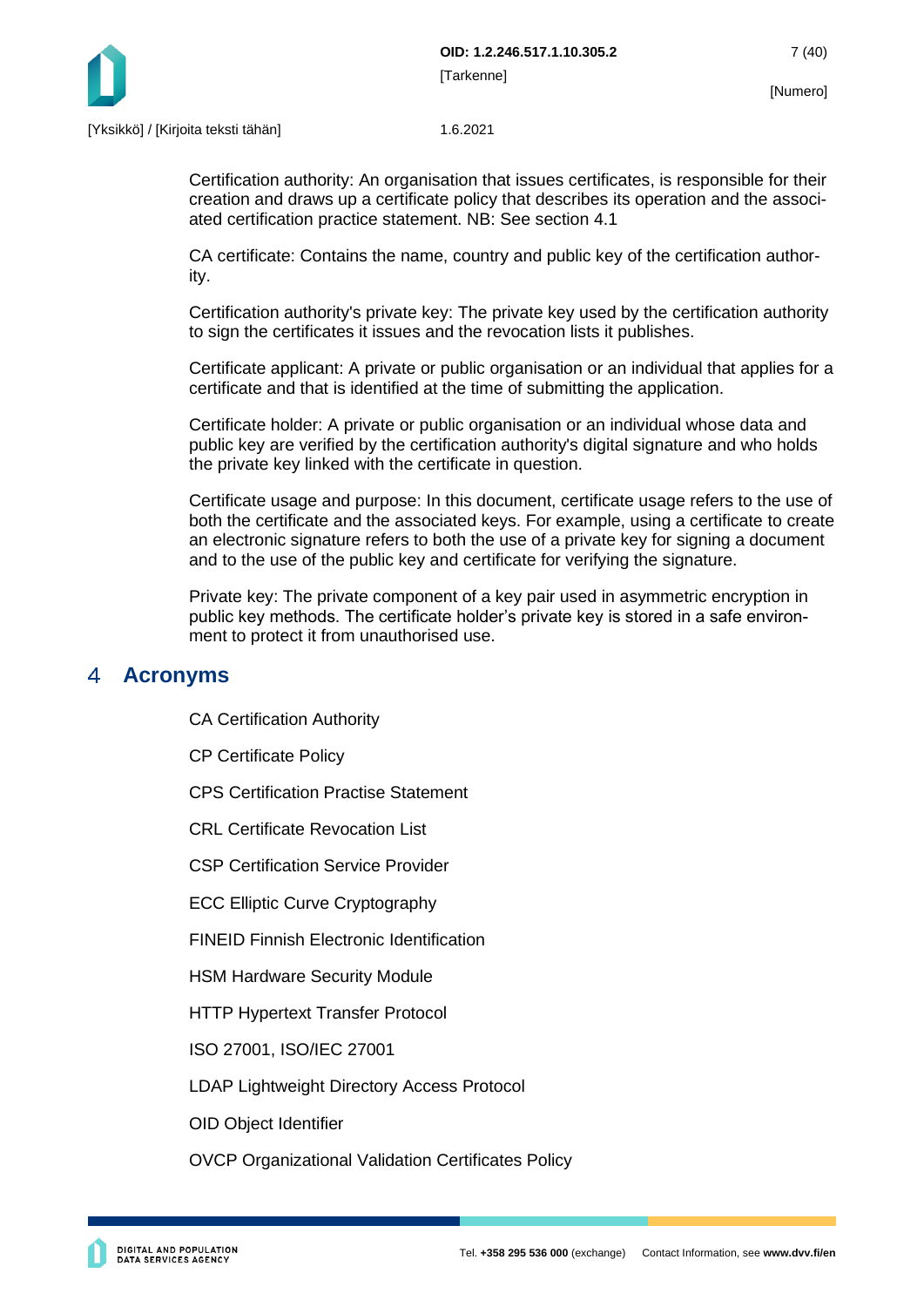

PDS PKI Disclosure Statement

PKI Public Key Infrastructure

RSA Rivest, Shamir, Adleman, a public key algorithm, an asymmetric algorithm

SSL Secure Socket Layer

TLS Transport Layer Security

DPDSA Digital and Population Data Services Agency

# <span id="page-8-0"></span>**Common concepts**

#### <span id="page-8-1"></span> $5.1$ **Certification authority**

A certification authority is a party that issues and creates certificates trusted by the certificate service users (customers and parties relying on the certificate). The certification authority has overall responsibility for the provision of the certificate services defined in section 4.2. The certification authority is identified in the certificate as the issuer of the certificate, and its public key is used to sign qualified certificates.

The certification authority may use third parties in its provision of certificate services to provide parts of the service. However, the certification authority will always carry the overall responsibility and ensure that the procedural requirements set forth in this document are met. The certification authority may, for example, outsource all components of the service, including the certificate creation service. However, the key used for signing the certificates will be defined as belonging to the certification authority, and the certification authority retains overall responsibility for meeting the requirements specified in this document and the responsibility for granting certificates to be granted to the public.

The certification authority meets the following terms and conditions:

- The certification authority agrees to adhere to the terms and conditions set out in the certificate policy.
- The certification authority prepares a certificate practice statement and other procedural instructions that complement the certificate policy.
- The certification authority maintains adequate financial resources in order to secure the operations referred to in this certificate policy. The certification authority is responsible for the certificate activities and the associated risks and requires the certificate system suppliers to take appropriate risk management measures in order to safeguard against risks related to the activities.
- The certification authority maintains a register of its approved registration authorities.
- The certification authority makes decisions on cross-certification in cooperation with other certification authorities.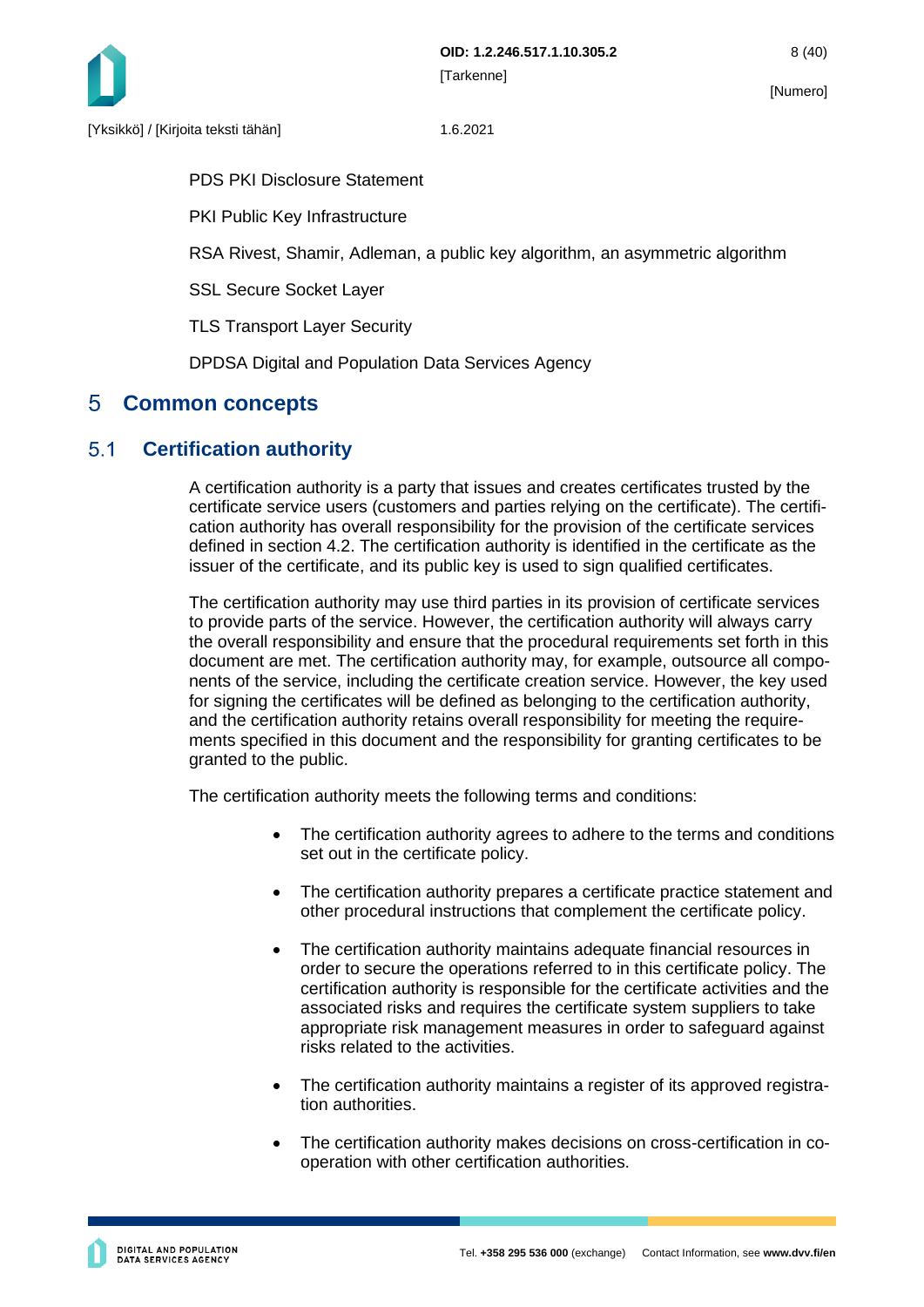

• The certification authority is responsible for the life cycle of key pairs created by it (generation, storage, backups, publishing and disposal) and for publishing the revocation lists.

The certification authority agrees to:

1. offer the certificate, directory and revocation services specified in the certificate policy;

2. provide the management and monitoring functions described in sections 4–6 of this certification practice statement;

3. reliably identify certificate applicants;

4. issue certificates in accordance with this certification practice statement;

5. comply with valid acts and decrees as well as any regulations and guidelines issued by virtue of them, and support the rights of certificate users and relying parties;

6. ensure that sufficient independent auditing is performed in accordance with the certification practice statement;

7. ensure the functioning of the certification authority; and

8. comply with all terms and conditions in the certificate policy and this certification practice statement.

The certification authority may, at its discretion, offer additional functions or services related to the certificate system.

The certification authority is responsible for ensuring that information contained in the certificate is in accordance with this certification policy statement.

#### <span id="page-9-0"></span>6 **Certificate Services**

#### <span id="page-9-1"></span>**6.1.1 Registration authority**

Registration authorities who operate under this certificate policy must meet the following terms and conditions:

> • The registration authority agrees to comply with the requirements set out in this certification practice statement.

• The registration authority must be approved and registered by the certification authority.

• The registration authority is responsible for the identification of certificate applicants.

• The registration authority is responsible for the trustworthiness of the registration point personnel. The registration authority obtains background checks on recruited personnel as required by the certification authority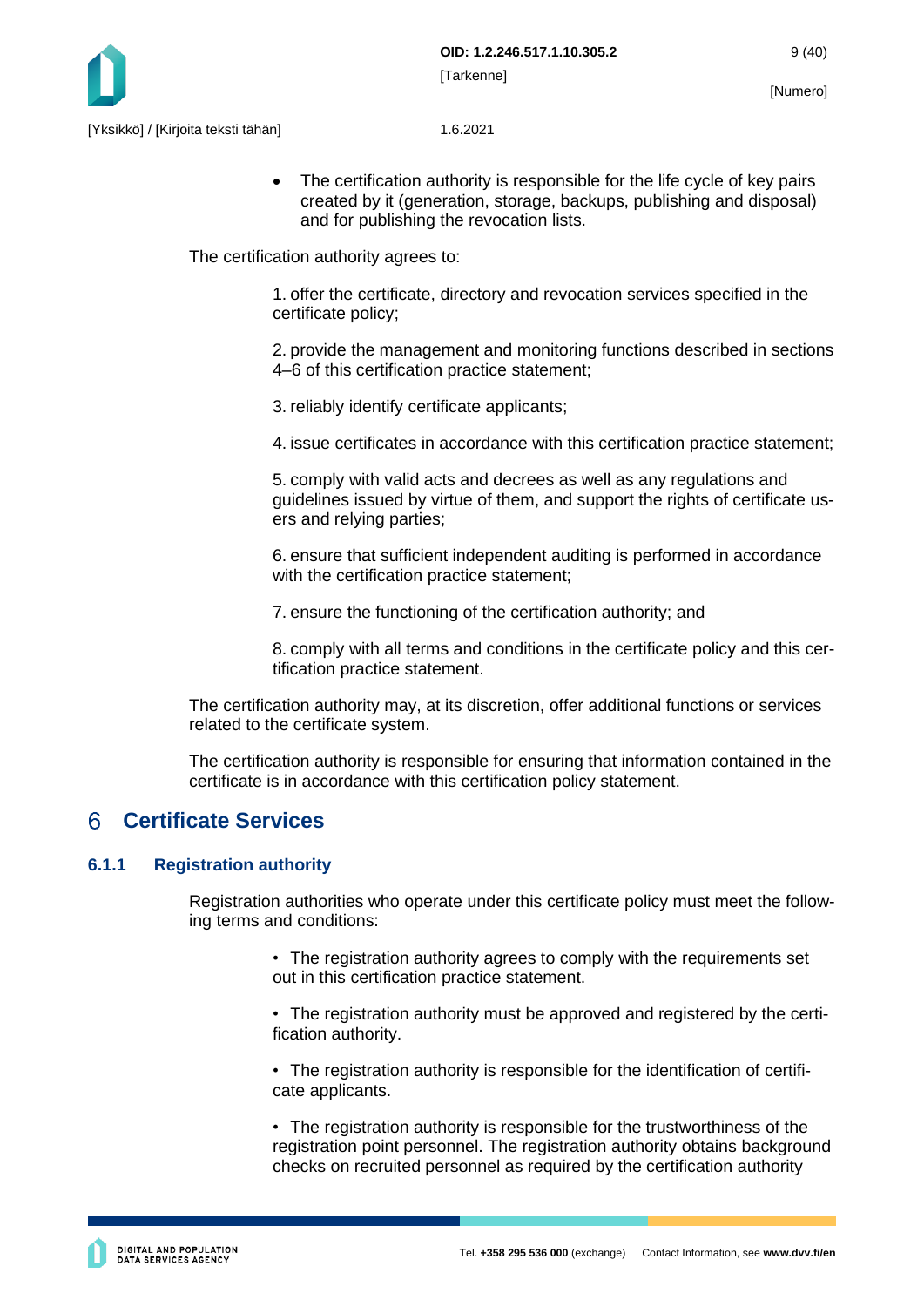

and ensures the trustworthiness of its personnel at all times. The certification authority approves the registration point personnel on the basis of background checks obtained by the registration authority.

A registration authority operating under this certificate policy must agree to:

1. comply with valid legislation as well as the regulations and guidelines issued by virtue of it;

2. provide the management and monitoring functions specified in sections 4–6 of this certification practice statement;

3. complete an identification procedure on certificate applicants as described in Chapters 4–6 of this certification practice statement and the certificate policy as well as submit the applicant's data to the certification authority for the purpose of creating the certificate;

4. perform the agreed assignments and support the rights of certificate users and relying parties; and

5. comply with all terms and conditions related to the registration service in the certificate policy and this certification practice statement.

The registration authority may offer additional functions or services approved by the certification authority. The registration authority is responsible for all registration services provided by it. The registration authority for the service certificate is the Digital and Population Data Services Agency.

#### <span id="page-10-0"></span>**6.1.2 Revocation service**

The certificate revocation service revokes service certificates that the certificate holder or the certification authority wishes to revoke before their stipulated expiry date. Revoked service certificates are added to the revocation list. Reasons for revoking service certificates may include knowing or suspecting that the certificate holder's private key has been compromised.

## <span id="page-10-1"></span>**6.1.3 Directory service**

The directory service is a public Internet-based service which can be used to retrieve all service certificates issued by the certification authority as well as CA certificates and revocation lists. The directory service is available at ldap://ldap.fineid.fi.

#### <span id="page-10-2"></span> $\overline{7}$ **Certificate policy and certification practice statement**

## <span id="page-10-3"></span>**7.1.1 Purpose**

A certificate policy is a document drawn up by a certification authority (CA) which describes the practices and principles used in certification. The certification practice statement is a more detailed description of the certification authority's activities than a certificate policy.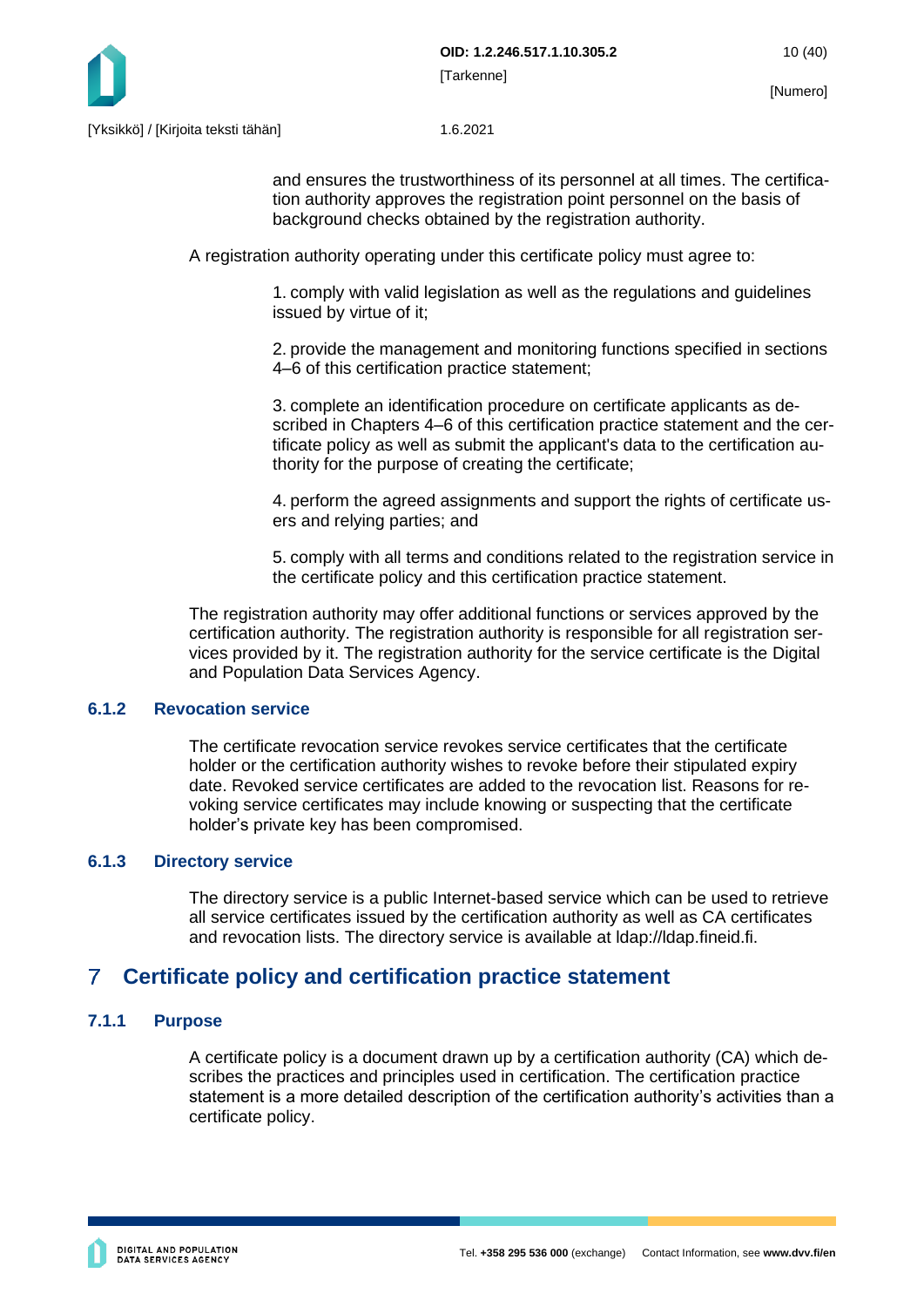

## <span id="page-11-0"></span>**7.1.2 Level of detail**

The certification practice statement describes in more detail than the certificate policy the practices the certification authority follows in issuing certificates and other administration. It specifies how a certain certification authority meets the technical, organisational and procedural requirements specified in the certificate policy.

## <span id="page-11-1"></span>**7.1.3 Approach**

The approaches of the certificate policy and the certification practice statement are completely different. A certificate policy is formulated independently of the details in a certain certification authority's operating environment. A certification practice statement, on the other hand, is specifically prepared to match the certification authority's organisation structure, operating methods, facilities and ICT environment. The certificate policy may be defined by a certificate service user, while the certification practice statement is always specified by the certificate provider.

## <span id="page-11-2"></span>**7.1.4 Other documents published by the certification authority**

In addition to the certificate policy and certification practice statement, the certification authority may publish other documents pertaining to its certification activities. Such terms and conditions of use may contain many types of commercial terms or, among other things, be associated with a certain PKI. Even if the customer is not necessarily informed of these terms, they may still become applicable.

The PKI disclosure statement is part of the certification authority's terms of use related to the functionality of the public key system. The certification authority should make the PKI disclosure statement available for both the customers and the relying parties.

#### <span id="page-11-3"></span> $8<sup>°</sup>$ **Customer and signatory**

A "customer" refers to a party that applies to the certification authority for certificates and that has a contractual relationship with the certification authority (a public or private organisation or an individual). A "signatory" refers to the party to which the certificate was issued (a public or a private organisation or an individual). The customer is responsible for the use of a private key associated with a certificate based on a public key. The signatory, on the other hand, is a person who can be authenticated using a private key and who controls the private key's use.

When certificates are issued to individuals for their private use, the same person may be both a customer and a signatory. In other cases, as when certificates are issued for employees, the customer and the signatory are different parties. For example, an employer may be the customer, while an employee is the signatory.

These two concepts are used in this document to make this distinction whenever necessary. In all cases, however, the difference is not quite clear.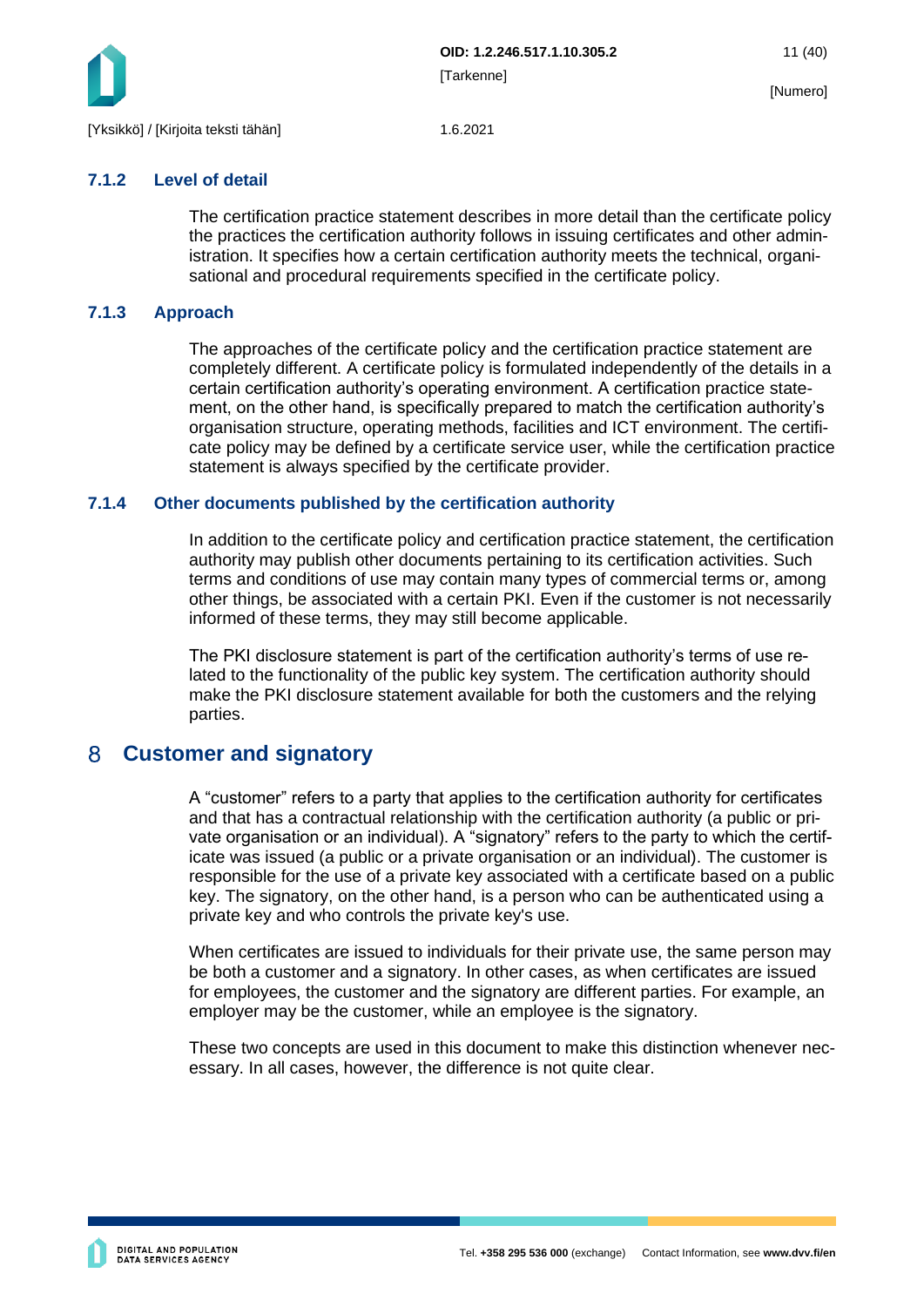

#### <span id="page-12-0"></span>9 **Introduction to certificate policy documents**

#### <span id="page-12-1"></span> $9.1$ **General points**

A certificate policy is a document drawn up by a certification authority (CA) which describes the practices and principles used in certification. The certification practice statement is a more detailed description of the certification authority's activities than a certificate policy.

The certification practice statement is applied to the Digital and Population Data Services Agency's service certificates. The server certificate is a certificate granted by the Digital and Population Data Services Agency used to authenticate a service provider's service or server. This service provider may be a public or private organisation or an individual.

A certificate is a dataset that, in connection with authentication or encryption, links the authentication data to the certificate holder and authenticates the service certificate holder. The certificate data are signed electronically by the certification authority's private key. Certificates referred to in this certification practice statement are based on a public key infrastructure (PKI). The server certificate for e-service use is a file-based certificate intended for encrypting e-mails and creating signatures delivered in PKCS #12 file format.

Server certificates can be used to authenticate both public administration and private sector services. The server certificate allows the service user to verify the authenticity of the service provider.

The Digital and Population Data Services Agency's certification practice statement has a unique object identifier (OID).

The certification authority's activities include the provision of certificate, directory and revocation services as well as registration. For a more detailed description of these activities, see section 4.2.

#### <span id="page-12-2"></span>9.2 **Unique identifiers**

A certificate contains two unique identifiers (OIDs). One of them indicates the ETSI TS 102 042 Certificate Policy that the certificate complies with, and the other identifies the certification practice statement.

A certificate policy is defined by a unique identifier issued by the DPDSA.

These unique identifies are:

The OID of the ETSI TS 102 042 policy to be complied with (OVCP): 0.4.0.2042.1.7 [itu-t(0), identified-organization(4), etsi(0), other-certificate-policies(2042), policy-identifiers(1), ovcp (7)]

The DPDSA's server certificate for e-service use, certification practice statement OID:1.2.246.517.1.10.305.2 and 1.2.246.517.1.10.355.2.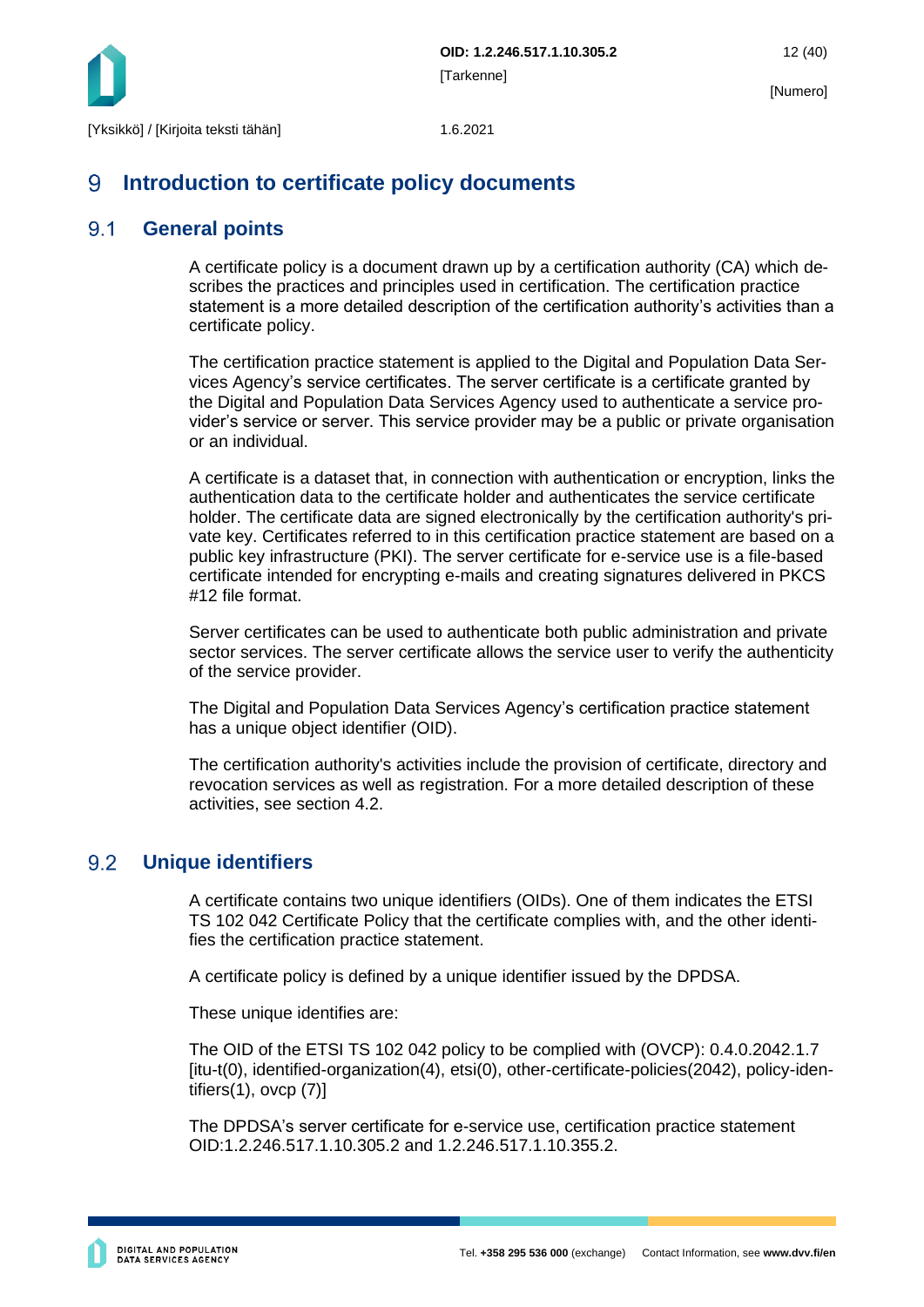

OID for the DPDSA service certificate's certificate policy: 1.2.246.517.01.10.305 and 1.2.246.517.01.10.355.

1.2.246.517.1.10.305.5 CPS: Stampcertificate

1.2.246.517.1.10.308.6 CPS: Sote- Stampcertificate

1.2.246.517.1.10.355.5 CPS: Stampcertificate

1.2.246.517.1.10.358.6 CPS: Sote- Stampcertificate

Stampcertificates requires the customer to keep secret key stored hardware based for example using HSM.

For the certificate policy, its PKI disclosure statement and the certification practice statements, visit www.fineid.fi.

#### <span id="page-13-0"></span>9.3 **User community and applicability**

The purposes of using server certificates for e-service use referred to in this certification practice statement are: signing and encrypting e-mail messages and receiving encrypted e-mails (email Protection). The certificate can be used without limitation according to its purpose in administrative applications and services and those provided by private organisations or individuals.

The certificate policy and certification practice statement contain requirements concerning the obligations of the certification authority, registration authority, certificate holder and relying party as well as matters related to legislation and dispute resolution.

# <span id="page-13-1"></span>**10 Compliance**

# <span id="page-13-2"></span>10.1 **General points**

The certification authority provides certificate services on the terms and conditions set out in the certification practice statement document and assumes responsibility for their functioning. The certification authority is responsible for the functioning of the certificate system as a whole, including on behalf of any registration authorities and technical suppliers it may use. This certification practice statement was registered by the Digital and Population Data Services Agency. The certificate policy documents are published at www.fineid.fi, where they can be accessed by anyone. The certification authority's operation is audited every year and whenever significant modifications have been made in the system. Certificate audit reports are available on request.

#### *Information security audit*

The DPDSA carries out information security audits on the facilities, equipment and operations of its technical suppliers as appropriate.

The Digital and Population Data Services Agency's information security audits are carried out by a third-party auditor who is independent of the certification authority.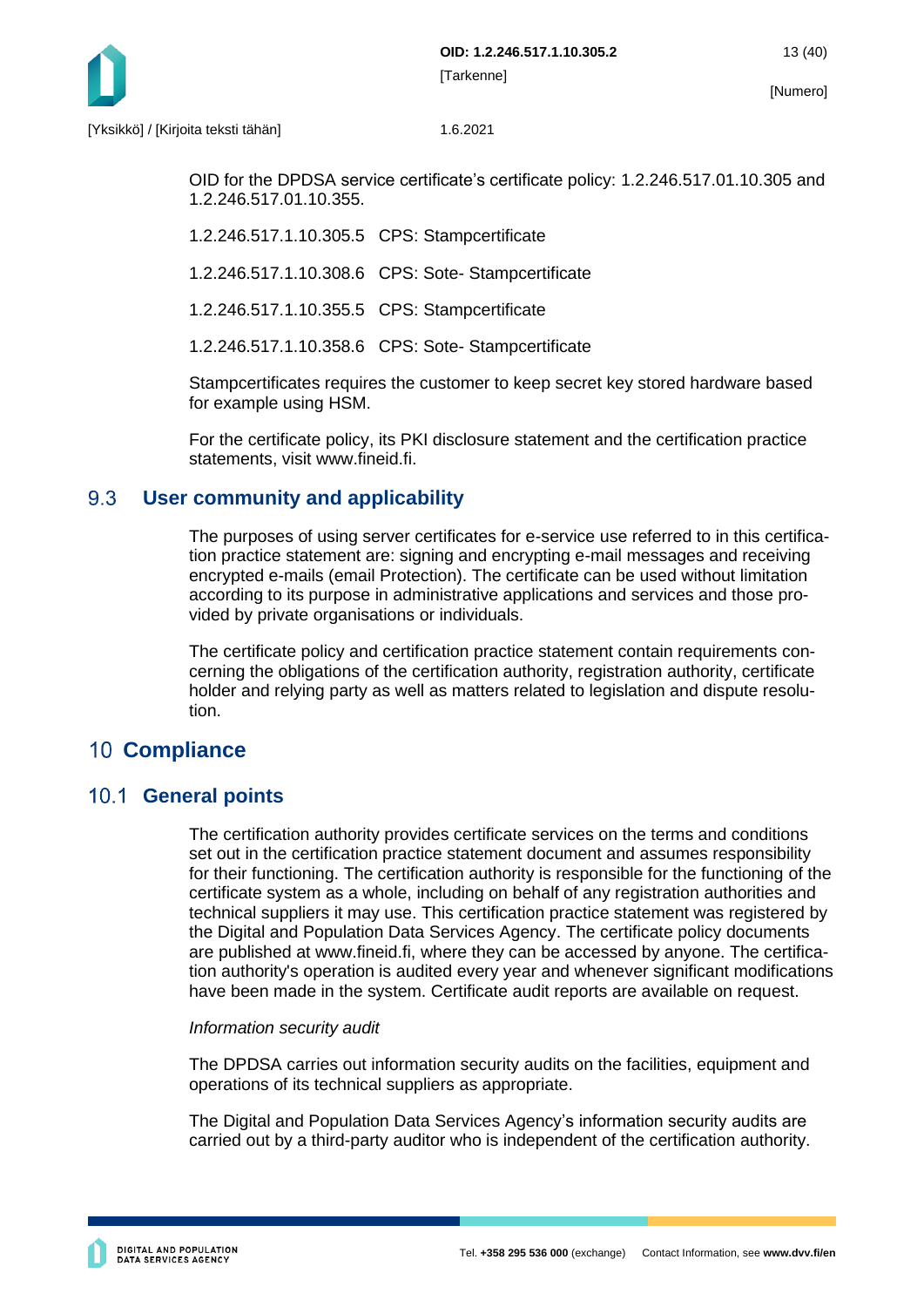

When the Digital and Population Data Services Agency is carrying out the audit, the objects of the audit are determined in accordance with the information security standard ISO 27001, the Digital and Population Data Services Agency's information security policy or the technical terms of delivery. Audited information security properties include confidentiality, integrity and availability.

In the audit, the certificate policy, the certification practice statement, the application instructions and their compatibility with ETSI TS 102 042 standard are compared regarding the entire certificate organisation and system.

## *Measures resulting from deviations*

Observed deviations are recorded in the audit report and responded to in accordance with legislation, information security standard ISO 27001 and the valid terms of delivery.

#### *Communicating the result of an audit*

The results of an audit are communicated according to the law, information security standard ISO 27001, the Digital and Population Data Services Agency's information security policy and the valid terms of delivery. A detailed, standard form audit result report intended for internal use is confidential and will not be disclosed to the public. Standard form reports are prepared separately for external use.

#### *Archival of the audit documents*

The certification authority shall archive the audit reports and records, including information security audits and system audits. The archive data are stored in accordance with regulations pertaining to the certification authority in question.

For a description of the plans and policies concerning the certification authority's operation and the certification authority's obligations in case of emergencies and disruptions, see section 7.4.8., Continuity management and handling of deviations.

## <span id="page-14-0"></span>**10.1.1 Compliance requirements**

For the certification authority's obligations, see section 6.1. The certification authority's operations meet the requirements set out in section 6.1. The certification authority's operations and their supervision also meet the requirements set out in section 7.

# <span id="page-14-1"></span>**Responsibilities, liabilities and limitations of liabilities**

# <span id="page-14-2"></span>**Certification authority's responsibilities**

The certification authority is responsible for the functioning of the certificate system as a whole, including on behalf of any registration authorities and technical suppliers it may use.

> • The Digital and Population Data Services Agency is a statutory certification authority.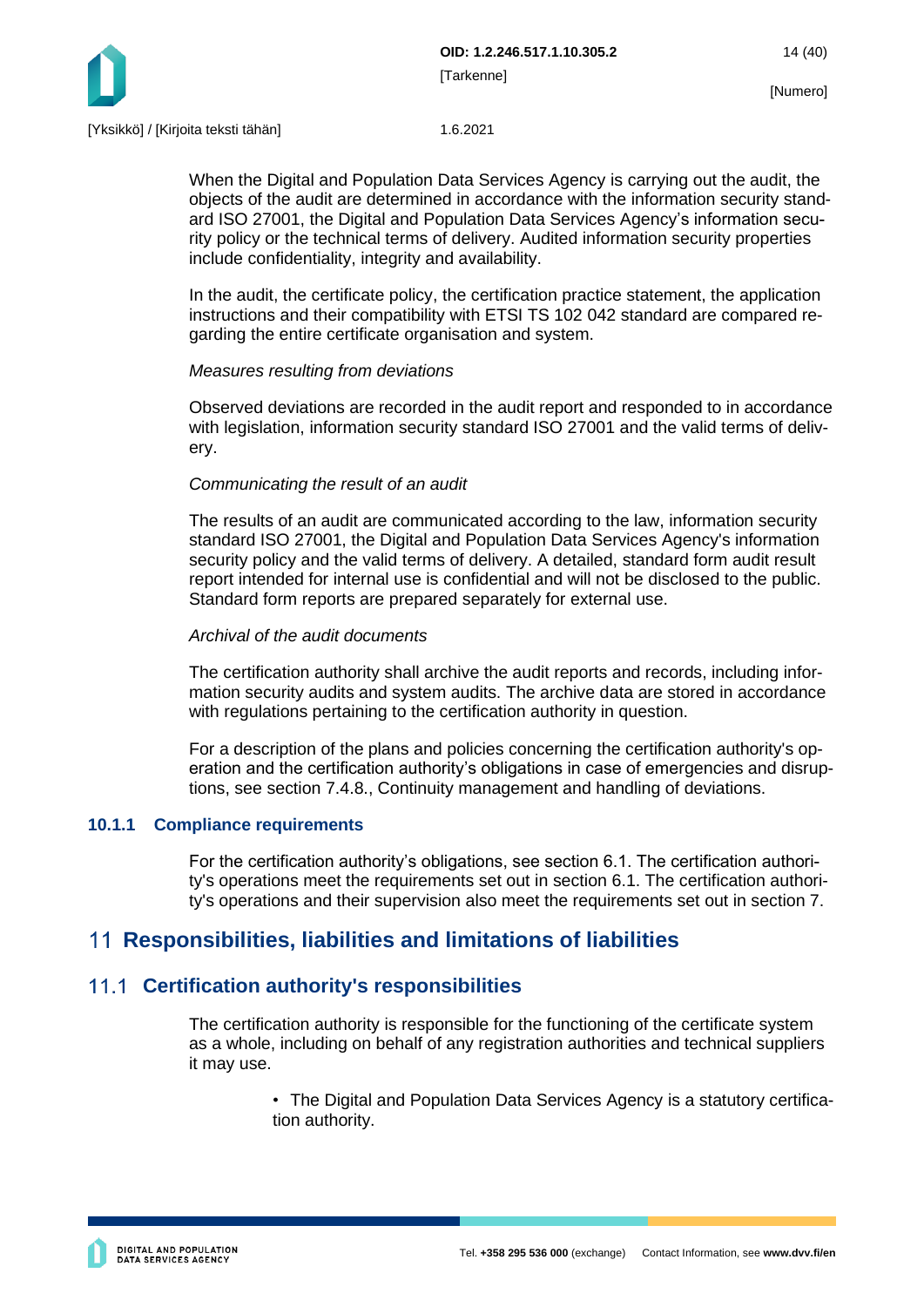

• The certification authority shall act in compliance with current legislation.

• The certification authority shall perform its duties carefully, reliably and appropriately.

• The certification authority shall have the necessary technical ability and financial resources for appropriately arranging the certificate activities and for covering potential liability for damages.

• The certification authority is responsible for all areas of the certification activity, including the reliability and functioning of the services and products produced by any technical suppliers or persons who assist the certification authority.

• The certification authority draws up and maintains a certificate policy which describes at a general level the procedures for the issuance, maintenance and management of service certificates, the terms and conditions, allocation of responsibilities, and other matters related to the use of service certificates.

• The certification authority draws up and maintains certification practice statements which describe how the certification authority applies its certificate policy.

• The certification authority complies with the certificate policy and certification practice statement requirements.

• The certification authority makes the certificate policy and the certification practice statement publicly available.

• The certification authority shall employ sufficient staff with the expertise, experience and competence required for producing certificate services.

• The certification authority shall use reliable systems and products protected against unauthorised use.

• The certification authority shall keep publicly available information regarding its certificates and certificate activities, based on which the operation and reliability of the certification authority can be assessed.

The registration authority's responsibilities

The registration authority for the service certificate is the Digital and Population Data Services Agency.

> • The registration authority shall comply with the certificate policy and the certification practice statement in its registration activities.

> • The registration authority identifies the service certificate applicant reliably as described in the certification practice statement, ensuring that the applicant's identity, right to apply for a service certificate and other data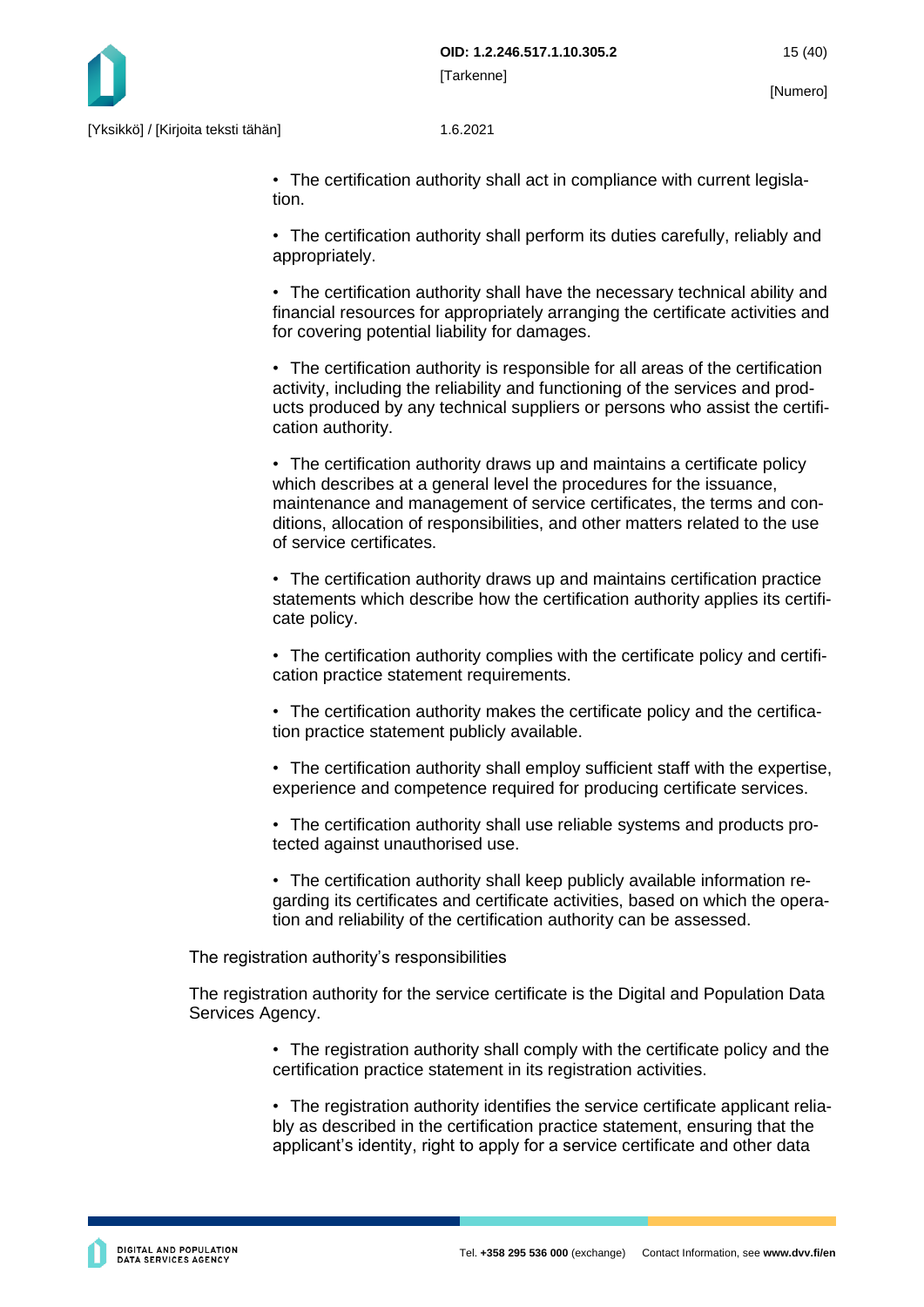

related to the applicant necessary for issuing a service certificate are carefully verified.

• The registration authority shall see to the careful handling and confidentiality of the data.

• The registration authority shall adhere to registration procedures agreed upon with the certification authority.

# <span id="page-16-0"></span>**Responsibilities of the customer and certificate holder**

• The service certificate holder is responsible for ensuring that the certificate is used in compliance with the purposes indicated in the service certificate application, the certificate policy, the certification practice statement and the contractual terms that are binding to the certificate holder.

• It is possible that Population Register centre issues a certificate for it´s own purposes. In that case it follows the same requirements than issuing certificates for other organisations.

• The certificate holder (service provider) is responsible for ensuring that the data provided in the application for the certificate are correct.

• The certificate holder must store their private key in a secure environment and make every effort to prevent its loss, disclosure to outsiders, modification or unauthorised use.

• The certificate holder must notify the certification authority immediately if it knows or suspects that the certificate holder's private key has been compromised or that there are errors in the certificate's data content. The certification authority will then revoke the certificate in question, and the relevant private key can no longer be used to produce a new certificate.

• A service certificate holder's responsibility for certificate use ends when they have reported the necessary data to the certification authority and when they have received a revocation notice from the person receiving the call. In order to terminate the liability, the revocation request must be made immediately upon noticing the reason for making the request.

All service certificates that are valid and have been issued using the exposed key must be revoked on one or several revocation lists whose validity period does not expire until the validity of the last revoked service certificate has expired.

If the private key used by the Digital and Population Data Services Agency in certificate creation or another technical method has become exposed or otherwise unusable, the Digital and Population Data Services Agency must duly notify all certificate holders and the Finnish Transport and Communications Agency of this.

A service certificate applicant shall submit to the registration authority a certificate request generated with their server to be certified, and the service certificate will be created on the basis of this request.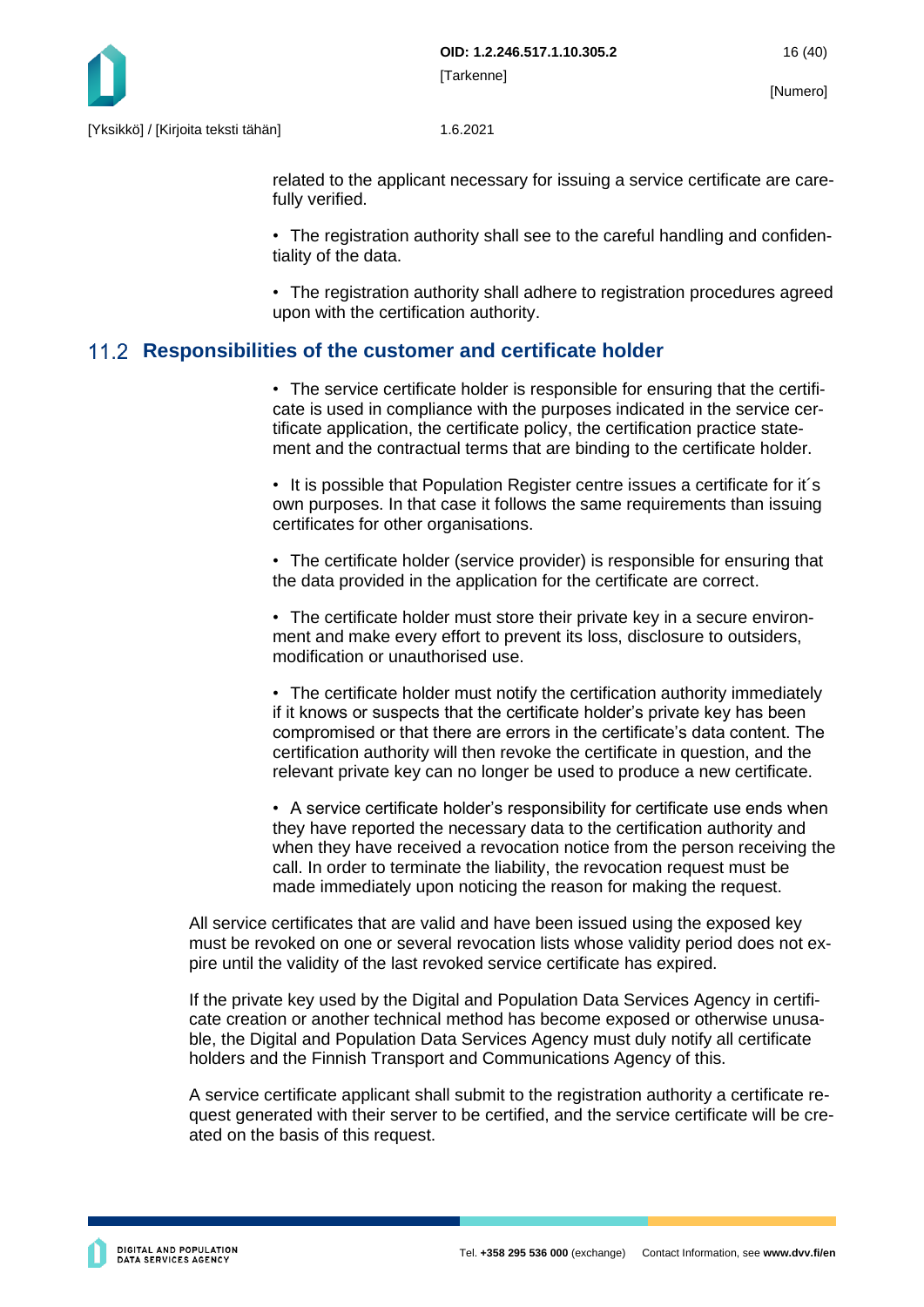

The certification authority's private key, which is used to sign service certificates, and the corresponding public key are 4096-bit RSA keys and 384-bit ECC keys.

The lengths of the private and public key of the service certificate are up to the certificate applicant. The key length of a service certificate issued by the Digital and Population Data Services Agency is 2,048 bits at minimum.

# <span id="page-17-0"></span>**Responsibilities of the party relying on a certificate**

It is the responsibility of the party relying on a service certificate to ensure that the certificate is used according to its intended use.

A party relying on the service certificate must adhere to the certificate policy and certification practice statement.

A party relying on a service certificate may trust the service certificate in good faith after verifying that the certificate is valid and that it is not on a revocation list. The certificate status data can also be verified from the real-time OCSP service. A party relying on a service certificate shall check that the certificate is not on the revocation list. In order to reliably verify the validity of a service certificate, the party relying on the service certificate must comply with the following procedure for revocation list checks.

If a party relying on the service certificate downloads the revocation list from a directory, it must verify the authenticity and integrity of the revocation list by checking the list's electronic signature. In addition, the validity period of the revocation list must be checked.

If the most recent revocation list cannot be retrieved from the directory because of hardware or directory service malfunction, no certificate should be accepted if the validity period of the last retrieved revocation list has expired. All certificates are accepted after the validity period at the risk of the party relying on the certificate.

# <span id="page-17-1"></span>**Responsibilities and limitations of liability**

*Certification authority's responsibilities*

The Digital and Population Data Services Agency complies with the valid Finnish legislation in its certificate service activities.

The Digital and Population Data Services Agency as a certification authority is liable for the safety of the entire certificate system. The certification authority is liable for services it has commissioned as if for its own.

The Digital and Population Data Services Agency ensures that service certificates are created in accordance with the procedures defined in the certificate policy and the certification practice statement and according to the data provided by the certificate applicant. The Digital and Population Data Services Agency is only responsible for the data it has stored in the service certificate.

The Digital and Population Data Services Agency's liability related to the provision of certificate services is determined under the valid cooperation agreements and pursuant to the provisions in the Tort Liability Act (412/1974).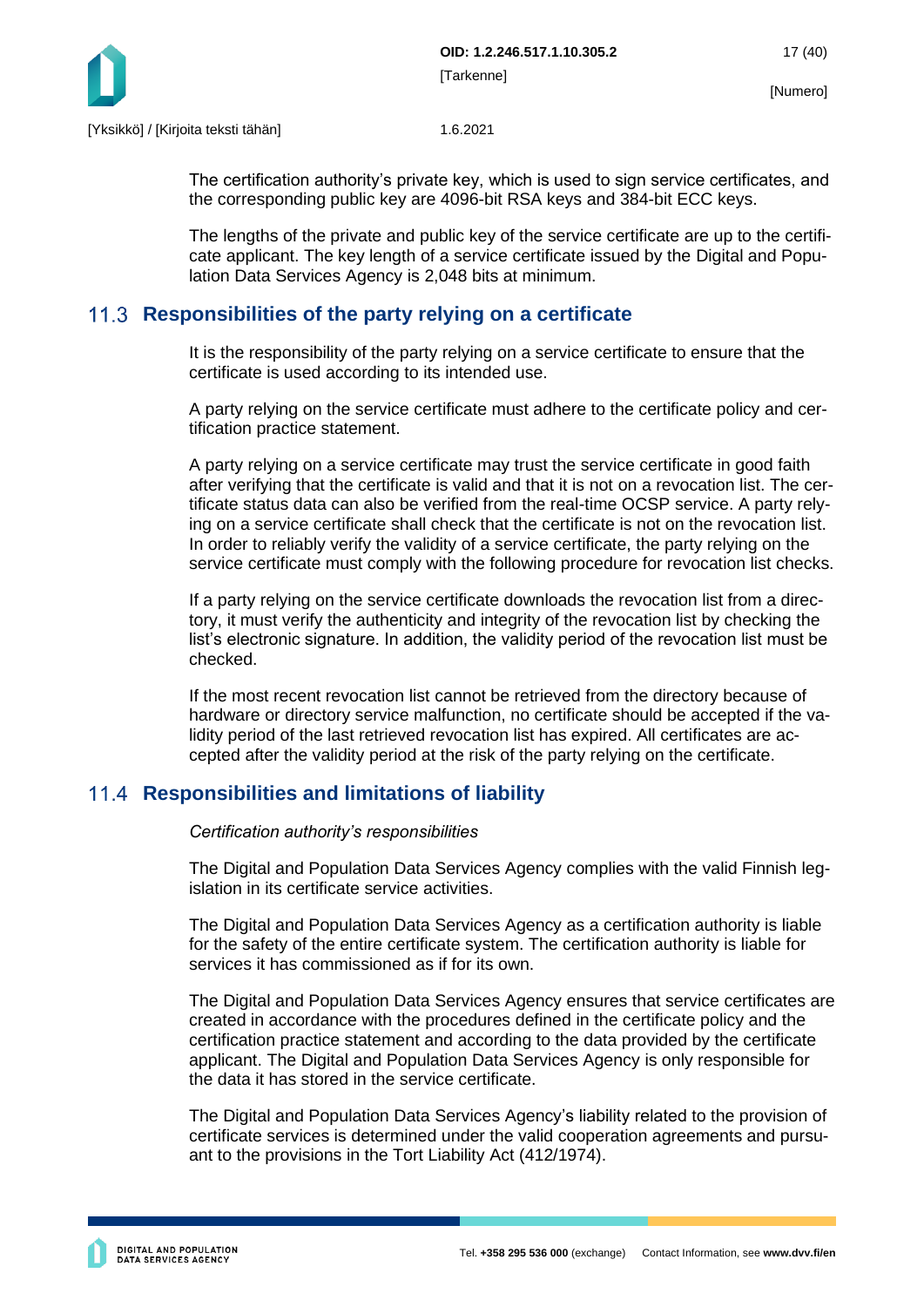

The Digital and Population Data Services Agency ensures that the service certificate will be available from the time it is handed over for its entire period of validity, unless it has been reported to the revocation list.

The Digital and Population Data Services Agency ensures that the service certificate has been handed over to an applicant identified as required when issuing service certificate.

When signing a service certificate with its private key, the certification authority assures it has checked the data in the certificate following the procedures described in the service certificate policy and the certification practice statement.

The certification authority ensures that the right service certificate is put on the revocation list and that it appears on the revocation list in the time specified in the certification practice statement.

#### *Registration authority's responsibilities*

The registration authority of the service certificate is the Digital and Population Data Services Agency or its contracting partner under the responsibility of and contracted by the Digital and Population Data Services Agency.

#### *Certificate holder's responsibilities*

The service certificate holder is responsible for ensuring that the certificate is used in compliance with the purposes indicated in the service certificate application.

A service certificate holder's responsibility for certificate use ends when they have reported the necessary data to the certification authority and when they have received a revocation notice from the person receiving the call. In order to terminate the liability, the revocation request must be made immediately upon noticing the reason for making the request.

## *Responsibilities of a party relying on a certificate*

A party relying on a service certificate may not trust the correctness of a certificate in good faith if the validity of the certificate has not been checked against the revocation list. Accepting a service certificate in the above cases releases the Digital and Population Data Services Agency from liability. A party relying on a service certificate shall verify that the issued certificate corresponds to its intended use in the legal action in which it is used.

## *Limitations of liability*

The Digital and Population Data Services Agency is not liable for damages and costs caused by the disclosure of a certificate holder's private key unless the disclosure is the direct result of the Digital and Population Data Services Agency's actions.

The maximum extent of the Digital and Population Data Services Agency's liability to the certificate holder and a party relying on the certificate is for direct damage incurred, if the damage is the result of the Digital and Population Data Services Agency's direct actions, however at most 15% of the amount invoiced for the certificate in the preceding 3 months (the share payable to the DPDSA).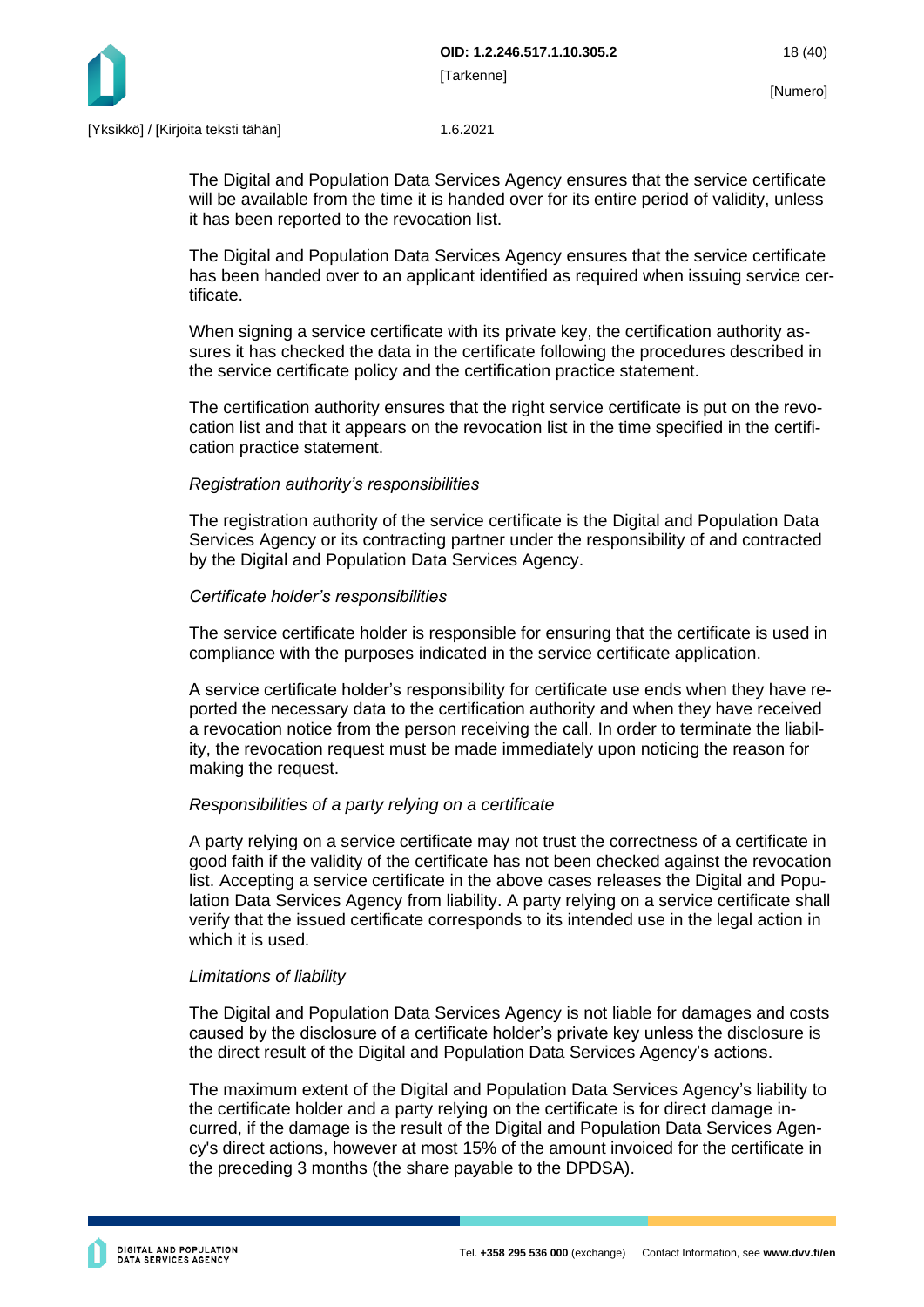

The Digital and Population Data Services Agency is not liable for indirect or consequential damage caused to the certificate holder. Neither is the Digital and Population Data Services Agency liable for indirect or consequential damages incurred by other partners of the relying party or the certificate holder.

The Digital and Population Data Services Agency is not responsible for the operation of public telecommunications, such as the Internet, or for the inability to execute a transaction because of the non-functionality of a device or software used by the service certificate holder, or for the use of a service certificate in contradiction to its intended use.

The certification authority has the right to develop the certificate service. A certificate holder or a relying party must bear their own expenses thus incurred, and the certification authority is not liable to compensate the certificate holder or a relying party for any expenses caused by the certification authority's development work.

The certification authority has the right to interrupt the certificate service for modifications or maintenance. Modifications to or maintenance of the revocation list will be announced in advance.

The certification authority is not liable for errors in the online service or applications that are intended for end users and based on a certificate or any expenses arising from them.

The responsibility of a certificate holder ends when he or she, or a representative of the certificate holder's organisation, have reported to the certification authority the necessary data for revoking the certificate and when they have received a revocation notice from the person receiving the call. In order to terminate the liability, the revocation request must be made immediately upon noticing the reason for making the request.

# <span id="page-19-0"></span>**Requirements applicable to the operation of the certification authority**

The certification authority shall take management actions that meet the following requirements.

They include the offer of registration services, creation of certificates, distribution of certificates, revocation of certificates and communication about certificate revocation (see section 4.2). If the requirement is related to the certification authority's specific area of service, it is given under the corresponding heading. If no area of service is itemised below or if "certification authority in general" is mentioned, the requirement applies to the certification authority's general operations.

The purpose of these procedural requirements is not to restrict the certification authority's possibility of charging for the services.

The requirements presented here apply to the security objectives and the administrative means used to attain them, for which detailed requirements are presented if deemed necessary for meeting the objectives.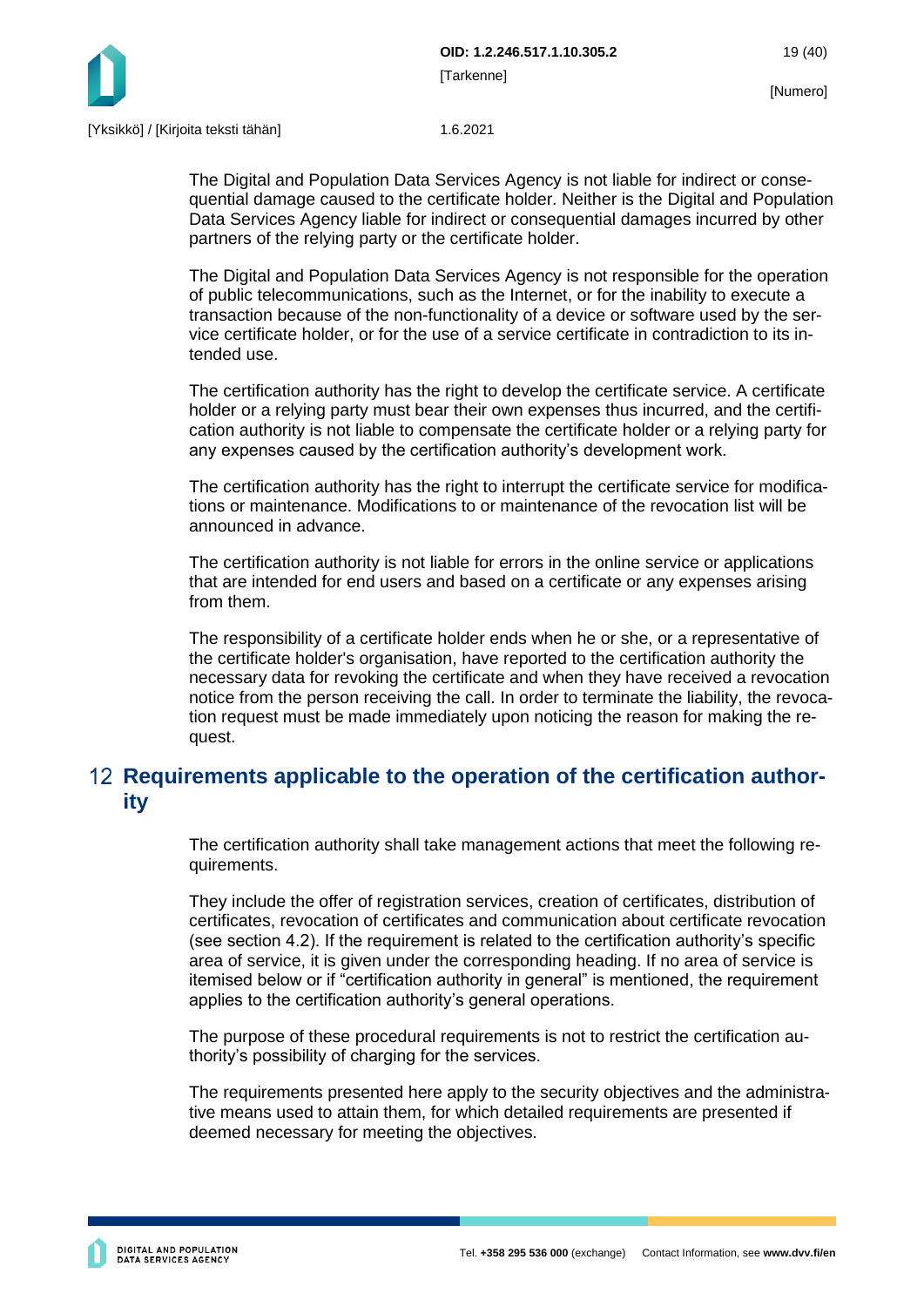

# <span id="page-20-0"></span>**12.1 Certification practice statement**

The certification authority prepares a certificate practice statement and other procedural instructions that complement the certificate policy. The certification authority ensures that certificate policies, certification practice statements and PKI disclosure statements are publicly available at www.fineid.fi.

The rights and obligations of a service certificate applicant are specified in the application document and general terms and conditions, which comprise the contract concluded with the certificate applicant.

The application document and the terms and conditions of use clearly state that the applicant for a service certificate, with his or her signature, confirms the correctness of the information provided and approves of the creation of the service certificate and its publication in the public directory. At the same time, the applicant accepts the rules and terms pertaining to the use of the service certificate and the obligation to report any misuse or disclosure of a private key.

The certification authority specifies and approves the certification practice documents.

The certification authority ensures that its certification activity and certification practice conform to this certificate policy.

The certification authority's operation is audited at least once a year. In the audit, the certificate policy and the certification practice statement are compared to the certification authority's activities across the board. If non-conformities are found, the certification authority will take action to rectify them without delay.

The algorithms and other technical details used in certification and certificates are described in section 7.2.

# <span id="page-20-1"></span>**Life cycle management of keys used in a public key infrastructure**

## <span id="page-20-2"></span>**13.1.1 Creation of certification authority's keys**

The certification authority generates its private signature keys and corresponding public keys. The certification authority's private keys are stored in hardware security modules administered by the certification authority, which meet the requirements of the necessary security standard.

The certification authority sees to it that the certification authority's private keys are protected against disclosure and unauthorised use. A backup copy is made of the certification authority's private keys in a manner that is suitable for ensuring critical information security.

The keys are stored in hardware security modules administered by the certification authority. The modules meet FIPS 140-1 Level 3 requirements.

The certification authority's private key, which is used to sign service certificates, and the corresponding public key are 4096-bit RSA keys and 384-bit ECC keys.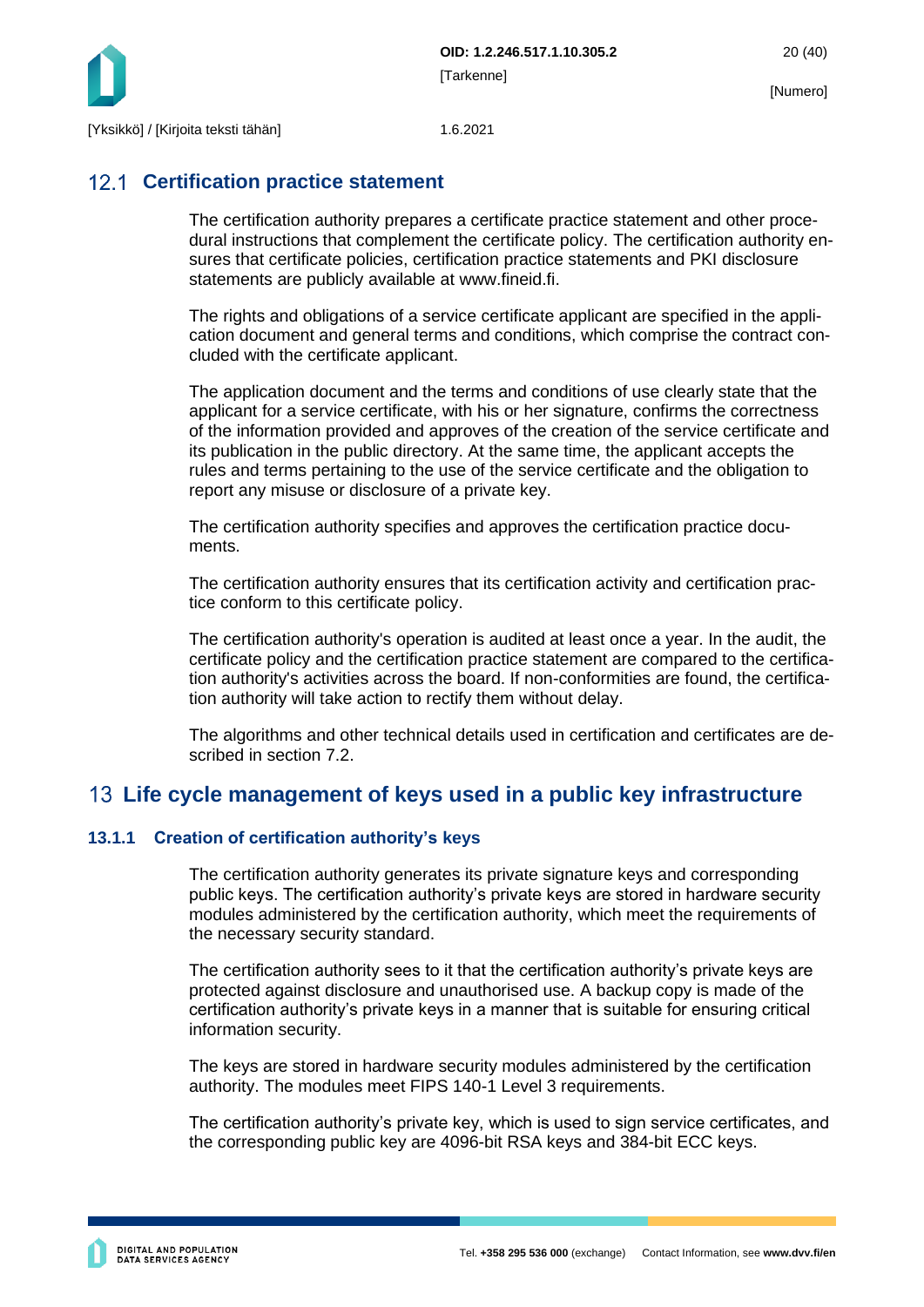

The lengths of the private and public key of the service certificate are up to the certificate applicant. The key length of a service certificate issued by the Digital and Population Data Services Agency is 2,048 bits at minimum.

The certification authority creates a new key pair and CA certificate no later than five years and three months before the expiry of the previous CA certificate. The CA certificate is submitted to a public directory as described in section 7.3.5.

The generation of the private key requires the simultaneous presence of, or activation of a function by, at least two persons.

## <span id="page-21-0"></span>**13.1.2 Storage, backup and recovery of the certification authority's key**

The certification authority's private keys are protected against disclosure and unauthorised use.

The keys are stored in hardware security modules administered by the certification authority. The modules meet FIPS 140-1 Level 3 requirements.

A backup copy of the certification authority's private key exists.

The security features and storage of the backup copy are compliant with the security requirements pertaining to the original certification authority private key in all circumstances.

The private keys and their backups are stored with strong encryption in devices that meet the requirements of critical information security.

## <span id="page-21-1"></span>**13.1.3 Distribution of the certification authority's public key**

The CA certificate containing the certification authority's public key can be retrieved from the public directory or a service provided by the certification authority. The certification authority publishes its public key in a publicly accessible directory at ldap://ldap.fineid.fi and its website at www.fineid.fi.

## <span id="page-21-2"></span>**13.1.4 Backup key system**

The signatory's private signature keys are not stored in a way that enables decryption and backup copying, which would allow authorised parties in certain situations to undo the encryption by utilising information from one or more parties.

## <span id="page-21-3"></span>**13.1.5 Use of the certification authority's key**

The field that determines the intended use in the certificate's data content specifies the intended use of the key pertaining to the certificates.

The CA certificate is only used to sign service certificates and revocation lists associated with them. For a technical description, see the FINEID S 2 specification.

Once the CA certificate expires, the certification authority's private keys in the security module are destroyed and will not be reused.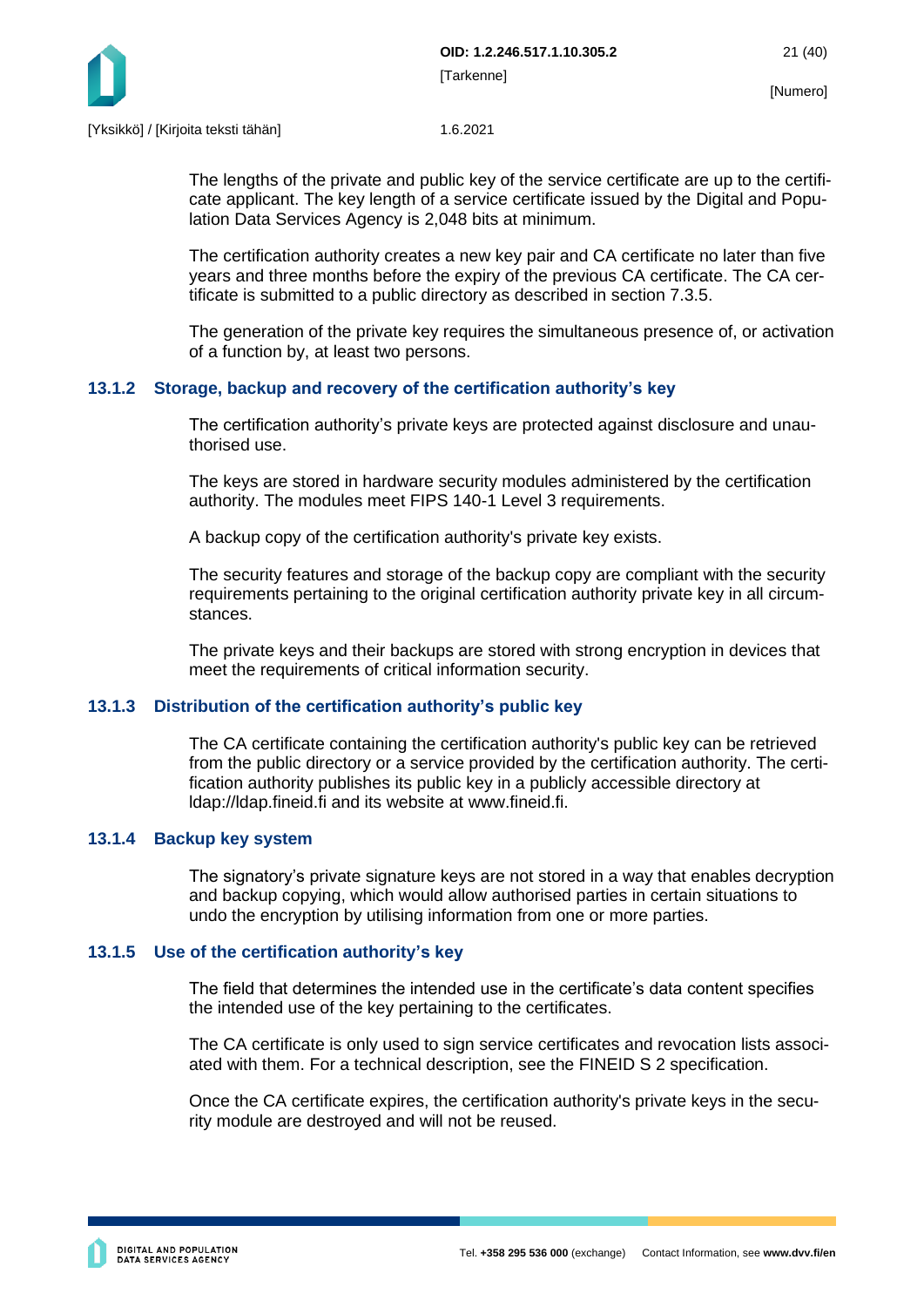

The certification authority's private keys are encrypted and stored in security modules.

The certification authority's private keys are activated by authorised personnel using security module management cards. The use of the certification authority's private keys is prevented by authorised personnel using management cards or by disconnecting power from the security module where the certification authority's private keys are stored.

The certification authority has the right to transfer its private keys to another security module if the original HSM is replaced or decommissioned for service.

The certification authority's private keys are destroyed after expiry. The certification authority's private keys can only be destroyed by the certification authority. If the certification authority's operations are terminated, its private keys and their copies are destroyed.

The certification authority creates a certificate holder's key pair where necessary. The certificate and the associated key pair and password are then delivered to the certificate holder using a method that prevents unauthorised access.

The secure key pair creation and storage process prevents the exposure of the keys beyond the key creation system.

# <span id="page-22-0"></span>**Life cycle management of certificates used in a public key system**

## <span id="page-22-1"></span>**14.1.1 Signatory registration**

The certification authority must ensure that the signatories are appropriately identified and authenticated and that the signatory's certificate requests are complete, true and appropriately authorised.

The official name and other data submitted by the applicant and verified by the registration authority are used when naming the service certificate holder.

The set of attributes that forms the name record in the certificate is unique and identifies the certificate holder in question. All service certificate holder organisations must operate under their own names.

The certificate holder's private keys for a server or a system signature certificate are created on the certificate holder's or their technical supplier's server. In the case of an e-mail service certificate, the certification authority creates both the key pair and the certificate and delivers them to the certificate holder.

## *Authentication of the certificate holder's organisation*

The rights and obligations of a service certificate applicant are specified in the application document and general terms and conditions, which comprise the contract concluded with the certificate applicant.

The application document and terms and conditions of use clearly state that the applicant for a service certificate, with his or her signature, confirms the correctness of the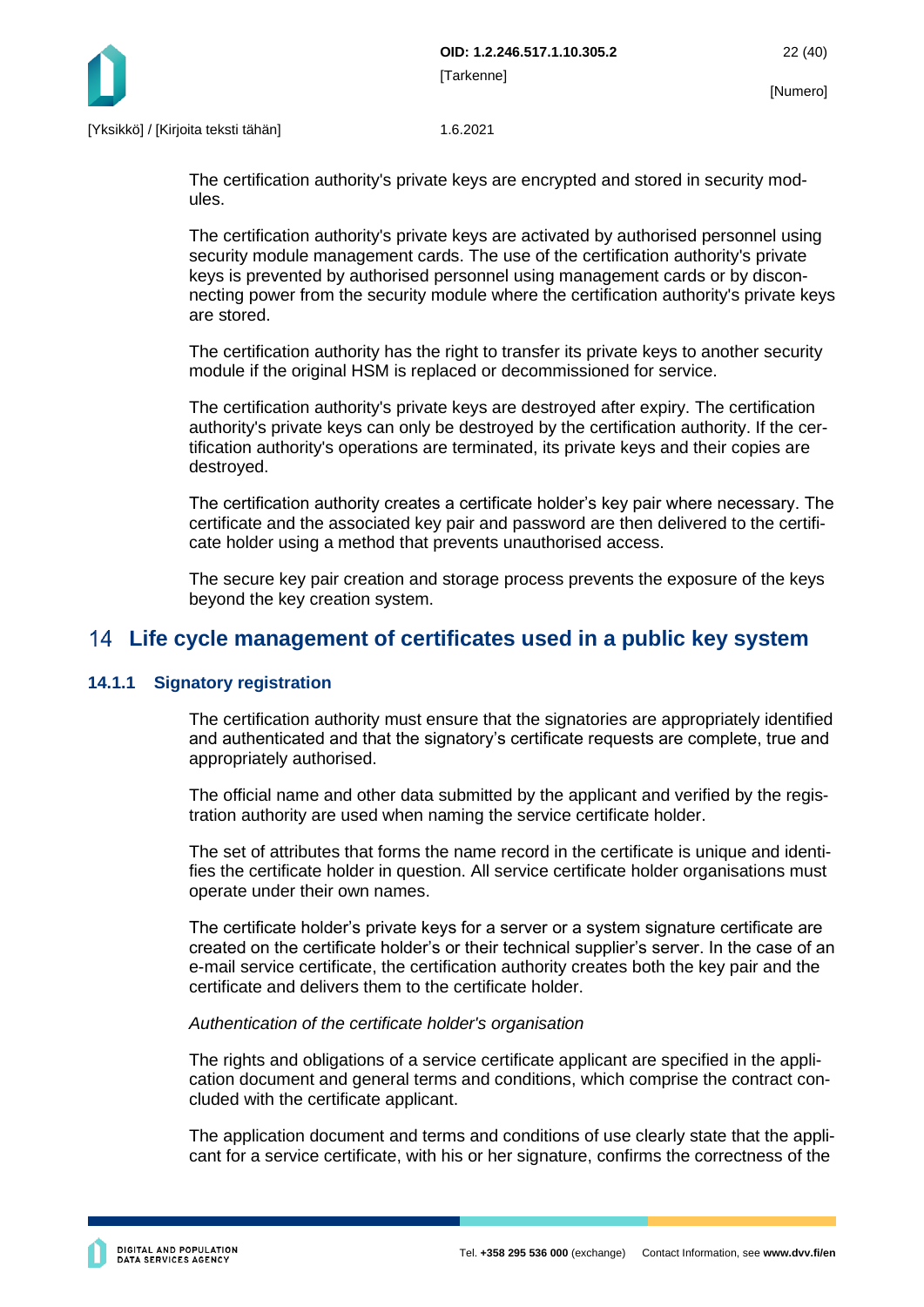



information provided and approves of the creation of the service certificate and its potential publication in the public directory. At the same time, the applicant accepts the rules and terms pertaining to the use of the service certificate and the obligation to report any misuse or disclosure of a private key.

An agreement has been concluded between the certification authority and the registration authority as well as other vendors that provide parts of the certificate services, indisputably specifying the rights, liabilities and obligations of both parties.

A service certificate applicant is responsible for ensuring that all information submitted by them to the certification authority or registration authority essential for the certificate is correct. The service certificate holder must only use the service certificate for its intended purposes.

When a certification authority issues a service certificate, it also approves the application for a certificate.

The certificate holder must immediately report the service certificate to the revocation list if they suspect that their service certificate may have been used in breach of the terms and conditions.

Service certificate applications should be submitted on the form that can be downloaded and printed at www.fineid.fi.

Before issuing the certificate, the certification authority will check the applicant's information in such sources as the Trade Register. If the applicant is a company or an organisation, an extract from the Trade Register dating back no more than three months must be submitted as an attachment to the first server certificate application. A proxy should also be submitted if the certificate holder (IT contact person or similar) acts on behalf of a company or an organisation. When the certificate is renewed, an extract from the Trade Register need not be re-submitted, as the Digital and Population Data Services Agency will check the company's information in the Business Information System (BIS). Central and local government authorities and the Evangelical Lutheran Church of Finland are not required to provide a trade register extract with their applications. The Digital and Population Data Services Agency must have access to any domain names ending with .fi and information on their administration when processing the application.

If the applicant is a private individual, the applicant should submit the service certificate application to the certification authority in person. The applicant's identify is then verified using an identity document issued by the police, which are an identity card, a passport and a driving licences issued after 1 October 1990.

Other acceptable identity documents are: a valid passport or identity card issued by an official government agency of an EEA member state, Switzerland or San Marino, a valid driving licence issued by an official government agency of an EEA member state after 1 October 1990, or a valid passport issued by an official government agency of another state.

A service certificate will be issued for no more than five years if the applicant is a public administration actor in Finland or linked to the authentication of statutory health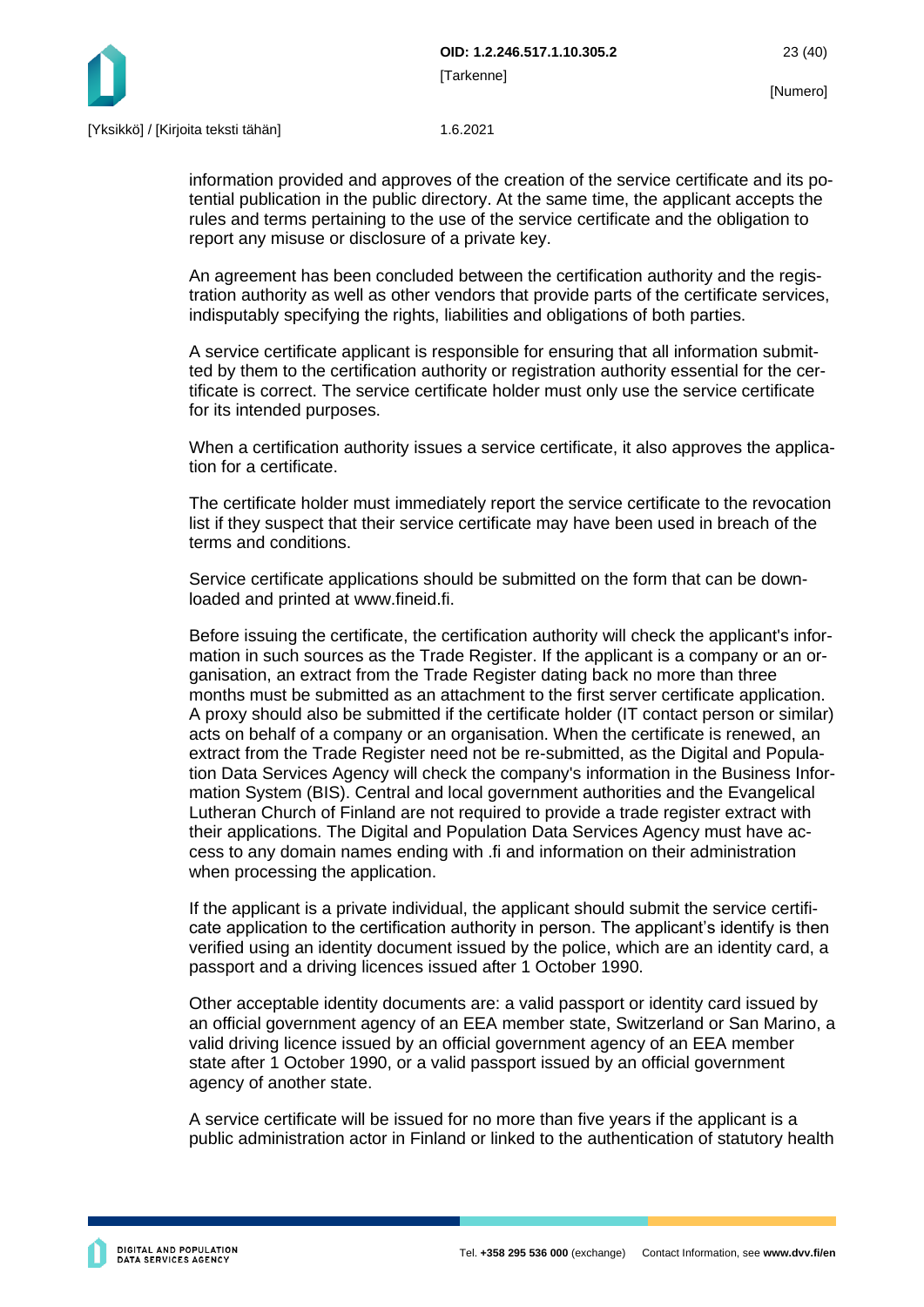

care tasks. In other cases, a server certificate for e-service use will be valid for no more than two years.

When renewing the certificate, the same procedure should be followed as when submitting the original application, however without attaching an extract from the Trade Register. The price of the certificate is based on the annual fee indicated in the Digital and Population Data Services Agency's service price list.

The certification authority issues a service certificate when accepting the application for a certificate.

When issuing a certificate, the certification authority is responsible for ensuring that the certificate's data content is correct at the time of certificate delivery.

When processing certificate requests, the public key is tested for known weaknesses using a software tool.

Once issued, the service certificate is delivered to the customer as agreed.

#### <span id="page-24-0"></span>**14.1.2 Renewing a certificate, changing the key pair and updating a certificate**

A certificate should also be renewed if the certificate holder's details change (insofar as it affects the data content of the certificate). In this case, the certificate holder must contact the certification authority and apply for a new service certificate.

If the use of the certificate holder's private key is blocked, the certificate linked to this key must be renewed.

Certificate renewal may only be applied for by a representative of the certificate holder organisation or a party authorised by it.

When renewing certificates, the same procedures should be followed as when applying for a certificate for the first time.

The data contents of a certificate cannot be altered after the certificate has been created. When the information that affects the certificate's data content changes, the holder should apply for a new service certificate.

The same procedures are followed to renew a service certificate as when applying for it for the first time. When a certificate holder renews their private key, re-registration, a new certificate application and a new service certificate are always required.

#### <span id="page-24-1"></span>**14.1.3 Creation of certificates**

For the data content of a certificate, see the FINEID S2 specification at www.fineid.fi.

The certification authority's private keys are stored in security modules administrated by the certification authority which meet FIPS 140-1 or 140-2 level 3 requirements. The certification authority's private keys are protected against disclosure and unauthorised use.

The CA certificate is signed by the root certification authority and placed in a public directory.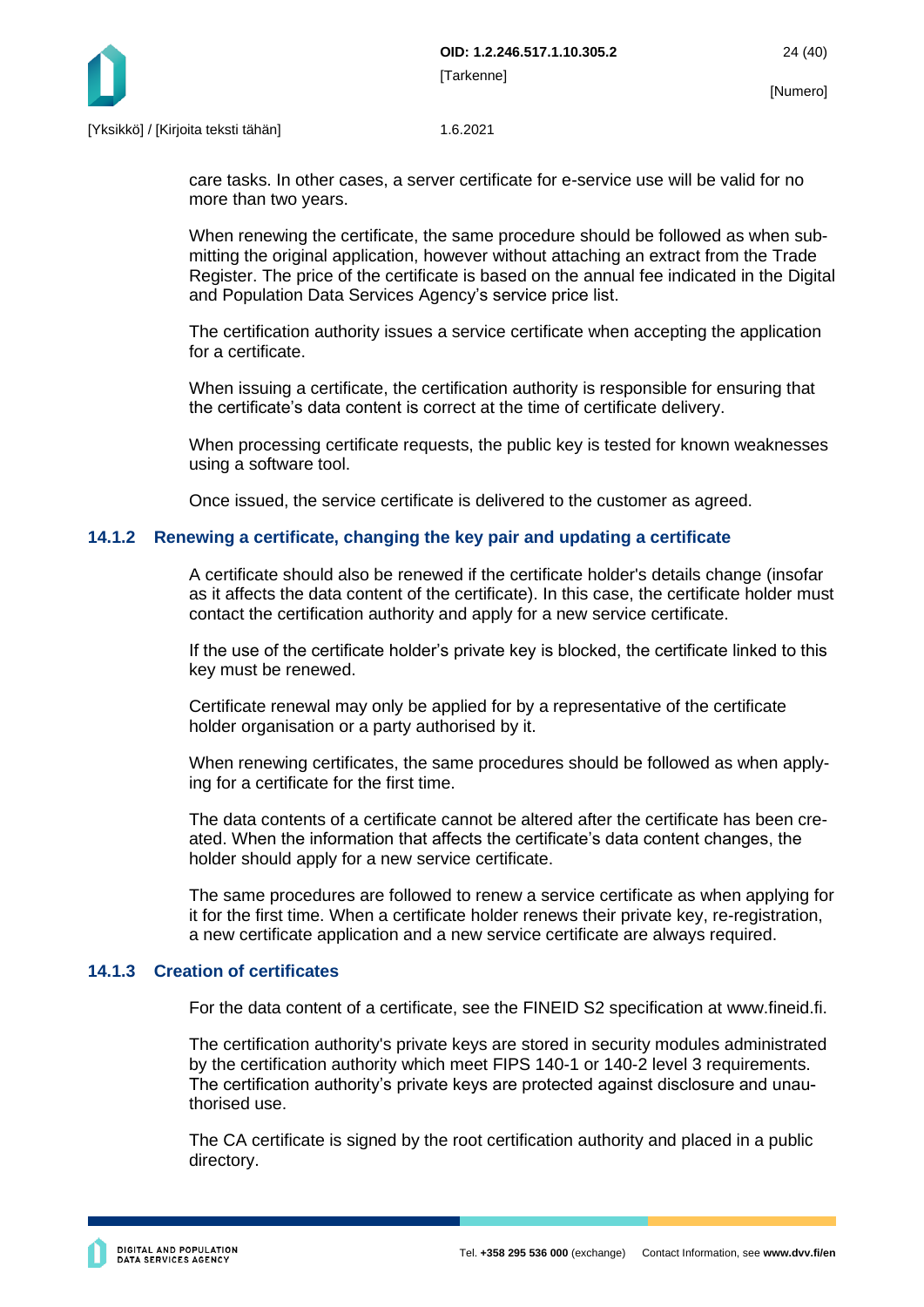

Naming policies:

CN (Common name) = DVV Gov. Root CA – G3 RSA

OU (Organizational unit) = Varmennepalvelut

OU (Organizational unit) = Certification Authority Services

O (Organization) = Digi- ja vaestotietovirasto CA

 $C$  (Country) =  $FI$ 

and

CN (Common name) = DVV Gov. Root CA – G3 ECC

OU (Organizational unit) = Varmennepalvelut

OU (Organizational unit) = Certification Authority Services

O (Organization) = Digi- ja vaestotietovirasto CA

 $C$  (Country) =  $FI$ 

The Digital and Population Data Services Agency's certification authority for server certificates is:

CN (Common name) = DVV Service Certificates - G5R

OU (Organizational unit) = Palveluvarmenteet

O (Organization) = digi- ja vaestotietovirasto CA

 $C$  (Country) =  $FI$ 

and

CN (Common name) = DVV Service Certificates - G5E

OU (Organizational unit) = Palveluvarmenteet

O (Organization) = digi- ja vaestotietovirasto CA

 $C$  (Country) = FI

Certification holder naming practice in server certificates for e-service use (mandatory fields):

 $E = E$ -mail address (for example webmaster @yritys.fi)

 $C =$  Country  $(Fi)$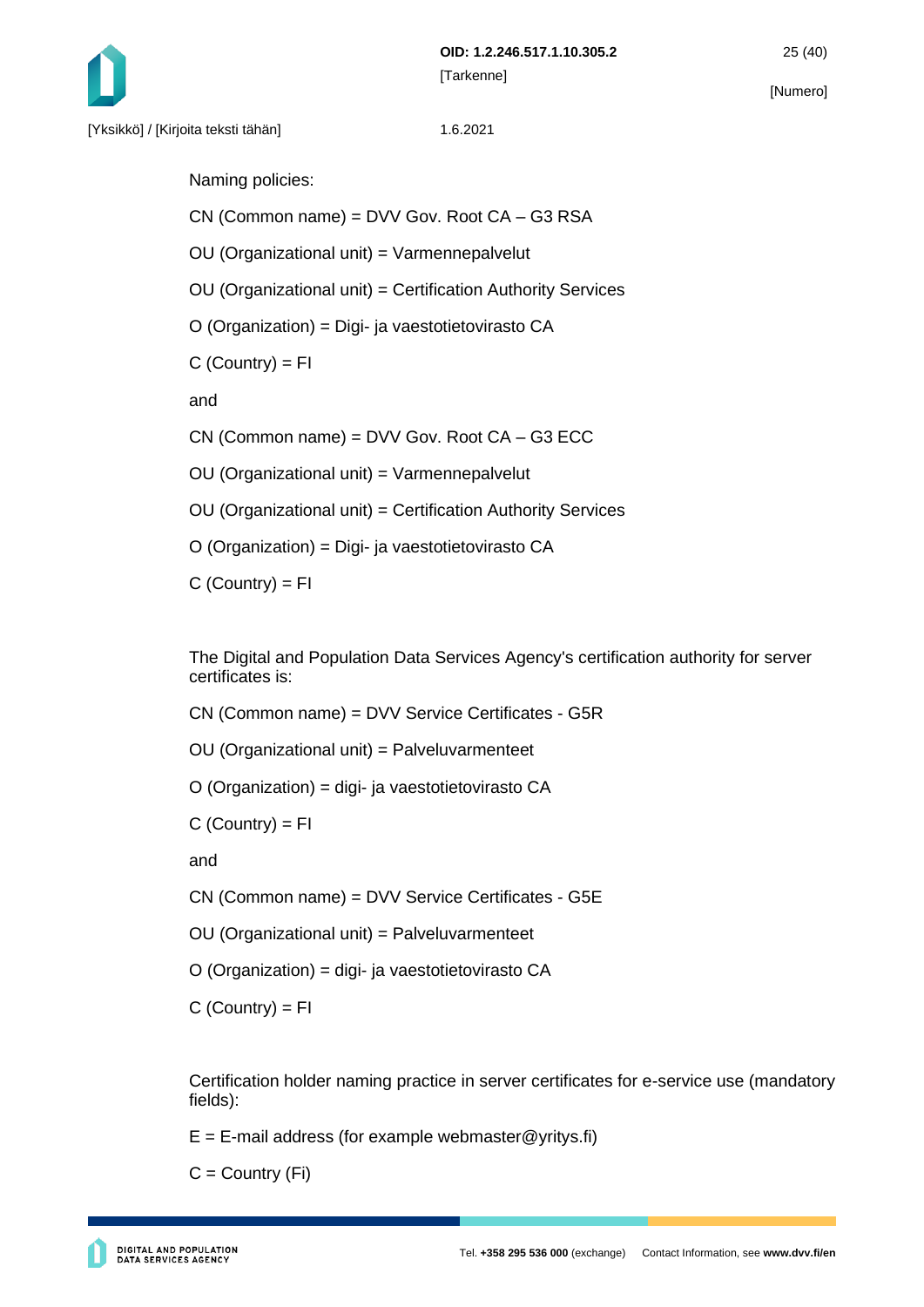

CN = Purpose of e-mail use

SERIALNUMBER = SerialNumber "Organisation business ID"

L (Locality name) = City or municipality (for example, "Helsinki")

O (Organization) = Organisation name (for example, Yritys Oyj)

Optional fields:

OU (Organizational Unit) = Organisation unit (for example, "Information Management")

S (State or province name) = State ("Suomi")

STREET (Street Address) = Street address ("Lintulahdenkuja 4")

PC (Postal Code) = Postal code ("00530")

DNS (DNS Name) = DNS Name

Data pertaining to the holder of a CA certificate unambiguously identifies the certificate holder organisation.

The certification authority's private keys are activated by authorised personnel using HSM management cards.

The certificate holder's private keys are protected against disclosure and unauthorised use in the holder's information system. Private keys stored in the chip can only be accessed by internal commands performed in the information system.

In order for a command related to the private keys to be executed, the key must be activated using the correct password.

Archived data are stored in facilities with high-level security and access control.

The CA certificate containing the certification authority's public key can be retrieved from the public directory or a service provided by the certification authority.

#### <span id="page-26-0"></span>**14.1.4 Distribution of terms of use**

The certification authority must ensure that the terms and conditions of use are made available to the customers and the parties relying on certificates.

The CA certificate containing the certification authority's public key can be retrieved from the public directory or a service provided by the certification authority.

Changes concerning the certificate policy other than those specified in section 8 will be published by the certification authority on its website (www.fineid.fi) at least 30 days before the change takes effect.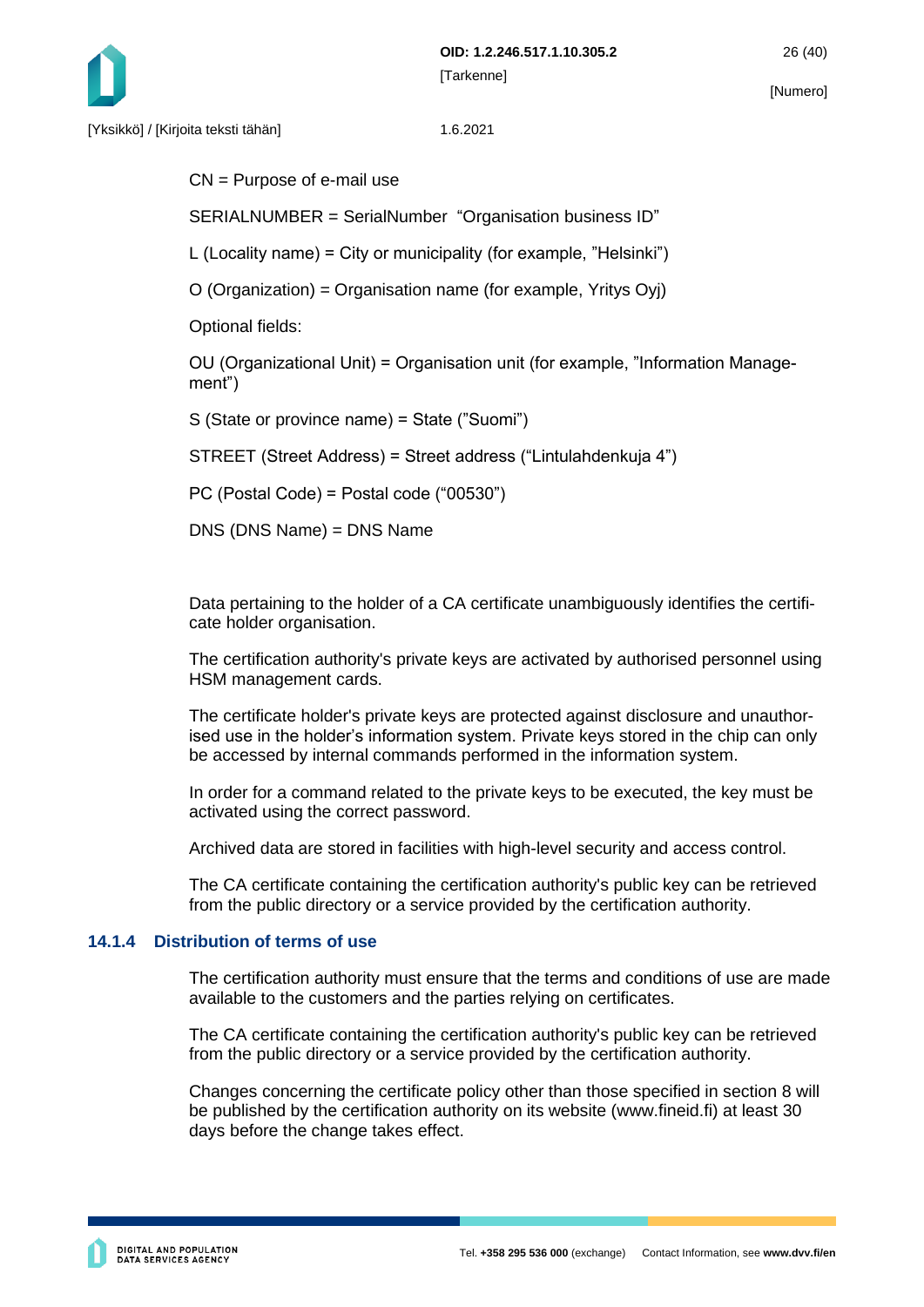

The certification authority publishes all service certificates and revocation lists in a non-chargeable, openly available public directory. The certification authority publishes the certificate policy, the certification practice statements, the PKI disclosure statement and other public documents pertaining to the production of certificate services on its website www.fineid.fi.

## *Availability of data*

Directory and revocation list data are publicly available. The FINEID specifications published by the certification authority are available on the certification authority's website at www.fineid.fi. In addition, the certificate policies and certification practice statements are available on the certification authority's website at www.fineid.fi.

## *Repositories*

The information published by the certification authority is available on the certification authority's website at www.fineid.fi. Confidential data used in the certificate system are stored in the certification authority's own confidential repository. The certification authority's data are archived according to the valid archiving rules. Special attention is paid to the handling of personal data, and the Digital and Population Data Services Agency has published a specific set of procedures for the provision of certificate services in accordance with the Personal Data Act. The certification authority has also prepared a file description referred to in the Personal Data Act for the processing of personal data in each area of the certificate system, and these descriptions have been published on the certification authority's website at www.fineid.fi.

## <span id="page-27-0"></span>**14.1.5 Distribution of certificates**

A certificate is delivered as agreed or published in the public directory immediately upon its creation and remains in said directory for as long as it remains valid. The certification authority publishes a revocation list that is valid for two days after its publication. This revocation list is updated once an hour.

Directory and revocation list data are publicly available at ldap://ldap.fineid.fi.

## <span id="page-27-1"></span>**14.1.6 Revoking a certificate and placing it in a suspended state**

#### *Revocation and suspension of a certificate*

The certification authority maintains a certificate revocation service. Details of revoked certificates are published on a certificate revocation list, which is signed by the certification authority and published in a public directory. Certificates cannot be temporarily suspended.

The certification authority does not notify certificate holders if their certificates are revoked.

*Prerequisites for revoking a certificate*

A certificate can be revoked:

• upon the certificate holder's request

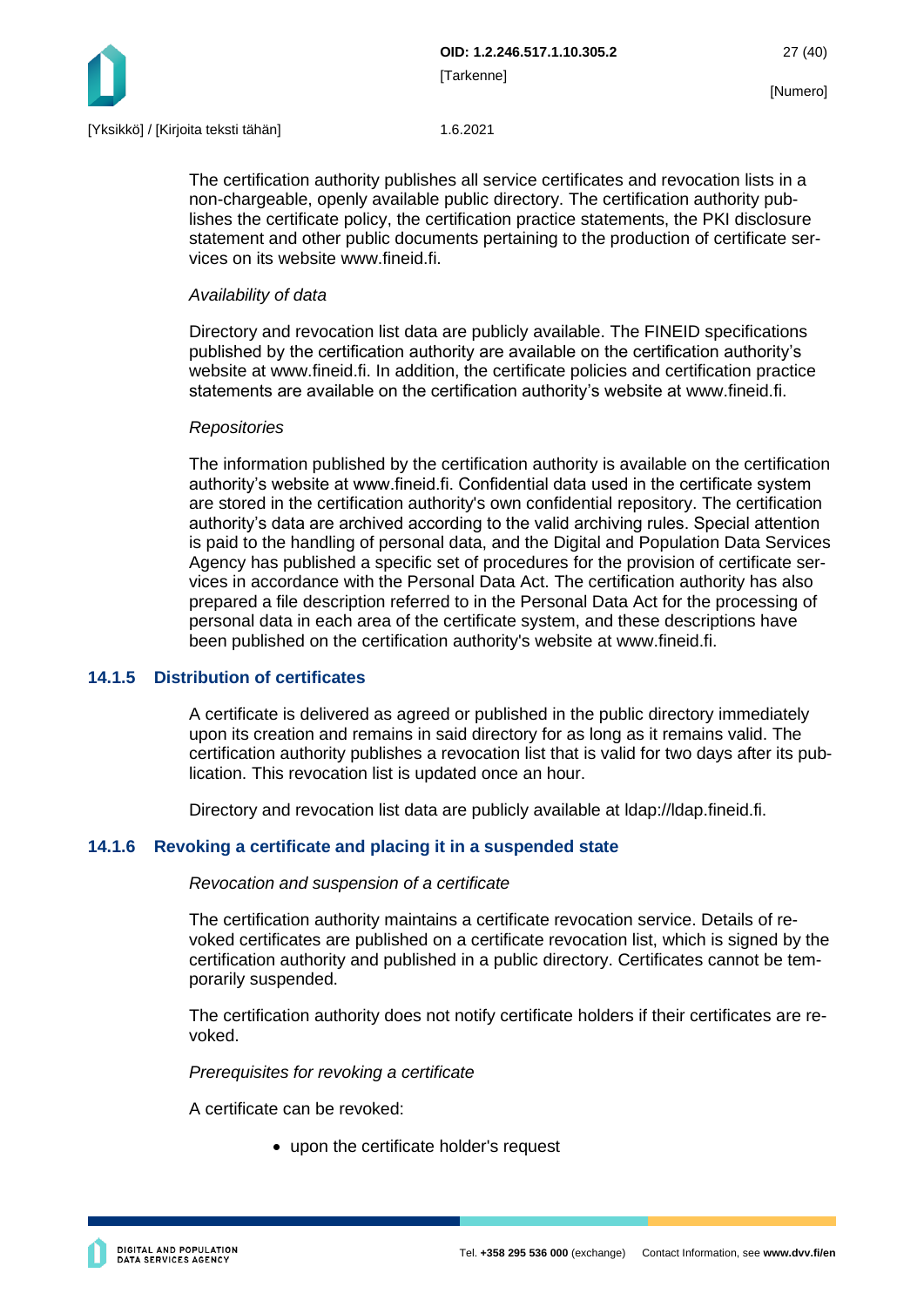

- when information that affects the data content of the certificate holder's certificate has changed
- a private key linked to the certificate has been lost or compromised
- the certificate holder organisation has ceased to operate.

No attempt must be made to use the certificate after the revocation request has been made.

#### *Who can request revocation of a certificate*

A certificate revocation request can be made by:

- a representative of the service certificate holder organisation;
- the service certificate holder
- the certification authority, if the conditions specified in section 6.2 are met.

#### *Certificate revocation process*

The certificate holder contacts the certification authority to make a revocation request. The request can be made:

- 1. by telephone
- 2. in person by visiting the registration point, or
- 3. by contacting the certification authority in writing.

The certification authority's official duties include the revocation of certificates:

• as a certificate holder organisation ceases to operate.

When revoking the certificate, the following information is recorded:

- identifying data of the service certificate
- personal data of the person making the revocation request
- organisation of the person making the revocation request
- the method used to identify the person making the revocation request
- time and date of the revocation request
- reason for the revocation request
- personal data of the person receiving the revocation request
- other additional information provided by the certificate holder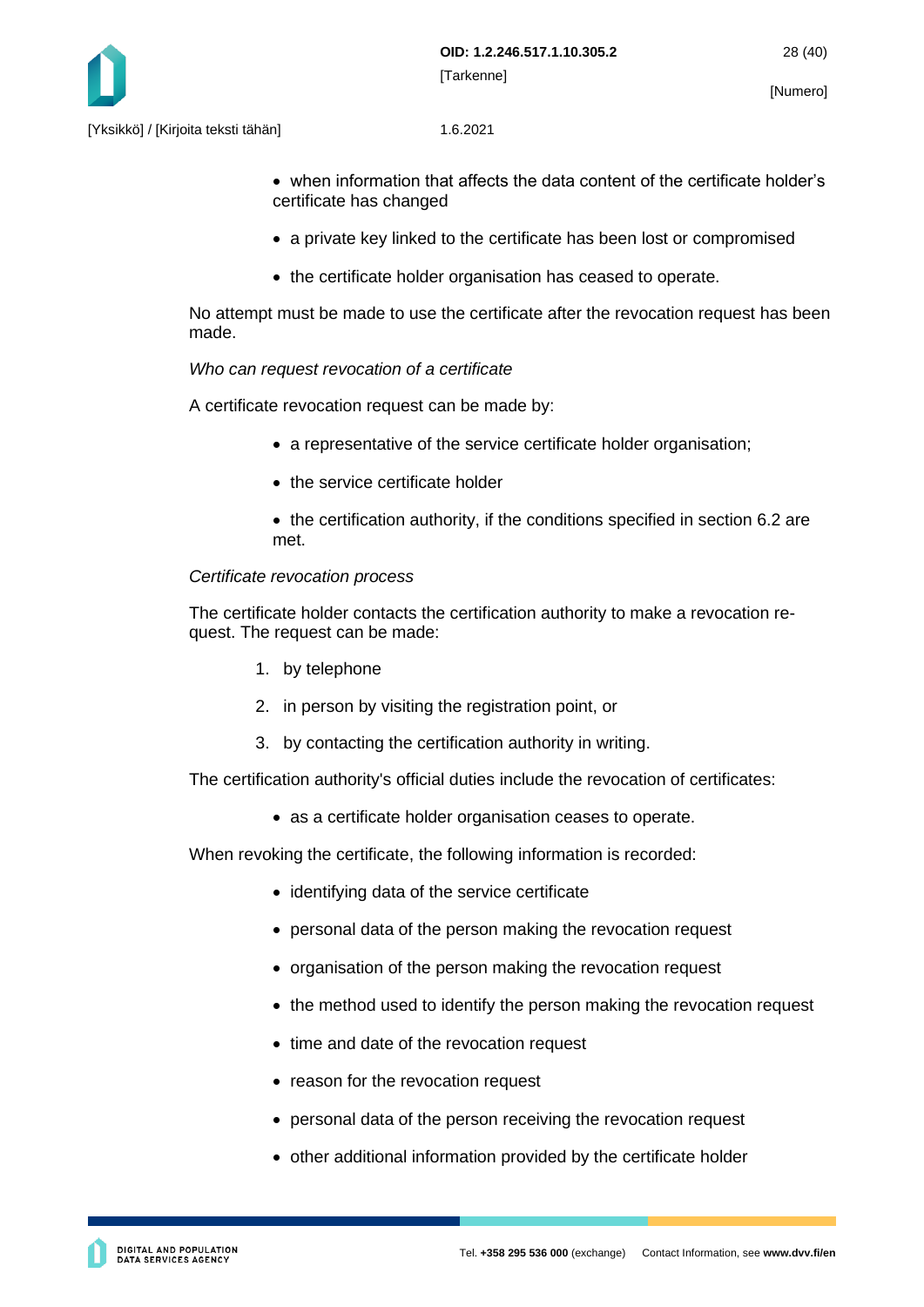

• the time and date when the key pair was compromised, the date on which the certificate holder organisation ceased to operate or similar

- details of the person executing the revocation
- the date of revocation.

The certification authority will not send the certificate holder a separate confirmation of having revoked the certificate. The data related to the revocation will be kept on file for 10 years.

#### *Certificate holder's duty to request revocation*

The certificate holder must request revocation of his or her certificate immediately by contacting the certification authority if the conditions for revoking the certificate set out in section 6.2 are met.

#### *Revocation request processing time*

The certification authority processes certificate revocation requests immediately.

The relying party's duty to verify the validity of a certificate

The relying party is responsible for verifying that the certificate is valid and that it has not been revoked before accepting the certificate.

The relying party is responsible for checking the valid revocation list. The certificate should not be trusted before the relying party has checked the status.

#### *Publishing frequency of the revocation list*

An updated revocation list is published every hour.

It indicates the scheduled publication time of the next revocation list. The next list may be published before the scheduled time.

#### *Maximum validity period of the revocation list*

Each updated revocation list is valid for no more than 48 hours. Each list specifies the end time of its validity.

The holder of a service certificate may have the certificate revoked before the expiry of its validity period.

#### *Revocation request procedure*

The service certificate holder or an authorised representative of the certificate holder organisation must notify the Digital and Population Data Services Agency's Certificate Services if they know or suspect that the certificate holder's private key has been compromised. The notification should be submitted by telephone during office hours to +358 (0)295 535 001, by fax to +358 (0)9 876 4369 or by an e-mail message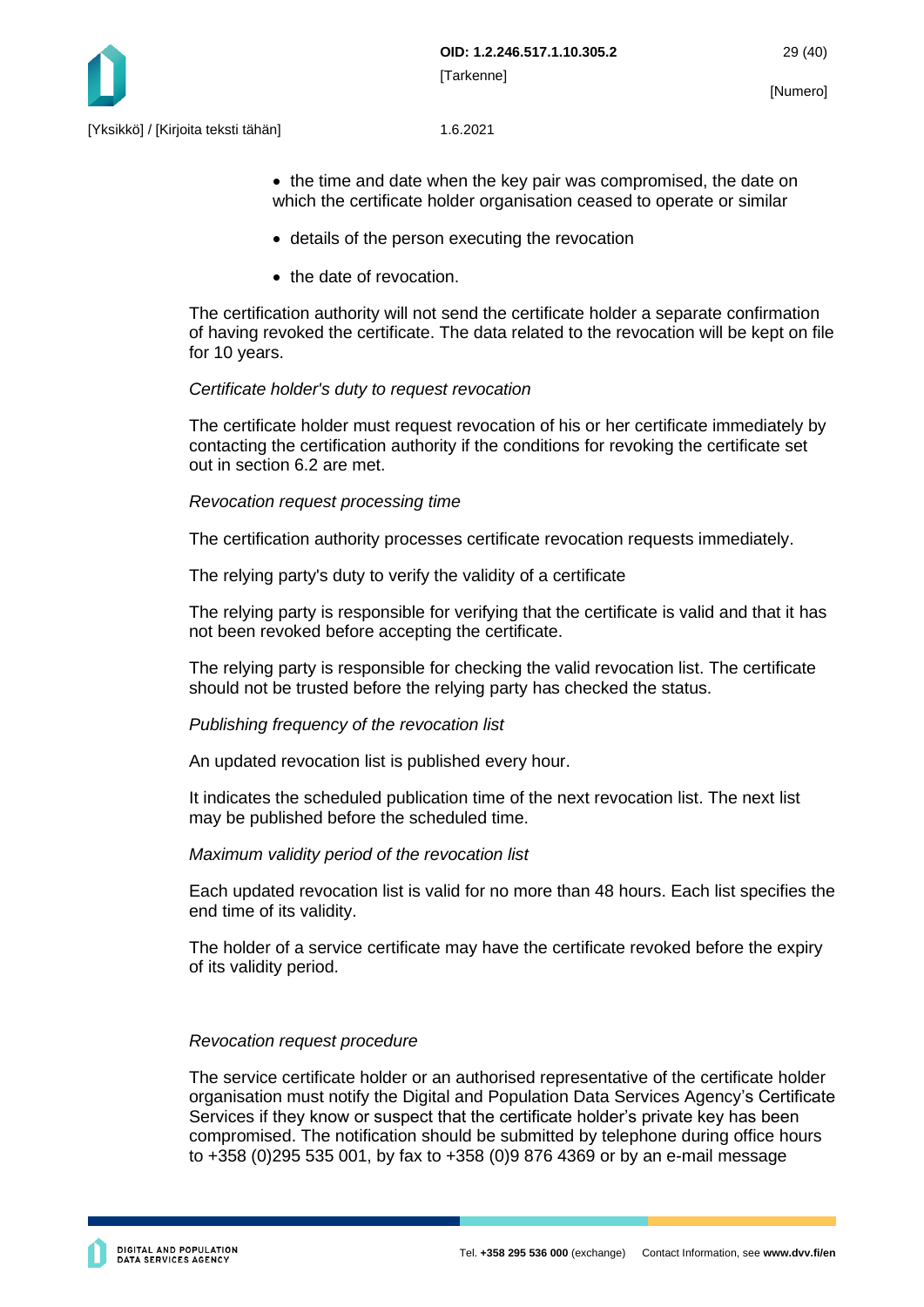

signed using a qualified certificate issued by the Digital and Population Data Services Agency to kirjaamo@dvv.fi. The notification should contain the following information: the name and organisation of the person making the notification, and the serial number of the service certificate to be revoked. The certification authority revokes the certificate in question once it has received the notification. When the certificate holder has submitted a revocation request to the certification authority and the revocation has been confirmed (during the telephone call, by fax or by e-mail depending on how the notification was submitted), the certificate holder no longer is responsible for the use of the certificate.

## <span id="page-30-0"></span>**2. The certification authority's management and operating procedures**

The Digital and Population Data Services Agency maintains a classification of importance for certificate service objects and systems, their backups, priorities and minimum maintenance levels.

## <span id="page-30-1"></span>**14.1.7 Security management**

The Digital and Population Data Services Agency's information security is managed according to the Digital and Population Data Services Agency's information security policy and standard ISO 27001.

## <span id="page-30-2"></span>**14.1.8 Repository classification and management**

The Digital and Population Data Services Agency is an agency subordinate to the Ministry of Finance. The certificate services it provides are covered by a financial administration system and supervision as laid down in specific provisions. The financial management of the Digital and Population Data Services Agency is based on the acts and decrees that govern central government finances and regulations issued by the Ministry of Finance and the State Treasury. The National Audit Office is responsible for the DPDSA's financial oversight. In addition, its performance is reviewed from the points of view of effectiveness, economy and productivity.

In compliance with the general Terms and Conditions of Public IT Procurement (JIT 2007), the Digital and Population Data Services Agency ensures that it has adequate financial resources for proper arrangement of certificate operations and for covering possible liabilities.

## <span id="page-30-3"></span>**14.1.9 Staff and information security**

The Digital and Population Data Services Agency serves as a certification authority responsible for certification activities. The technical vendors have been selected through competition and work at the responsibility and on behalf of the Digital and Population Data Services Agency.

The Digital and Population Data Services Agency pays particular attention to the reliability of both its own staff and the technical vendors and registration authorities and to their skills needed for the execution of the tasks.

## *Background checks*

The Digital and Population Data Services Agency requests for a basic security clearance for its staff and technical vendors who work with the certificate environment.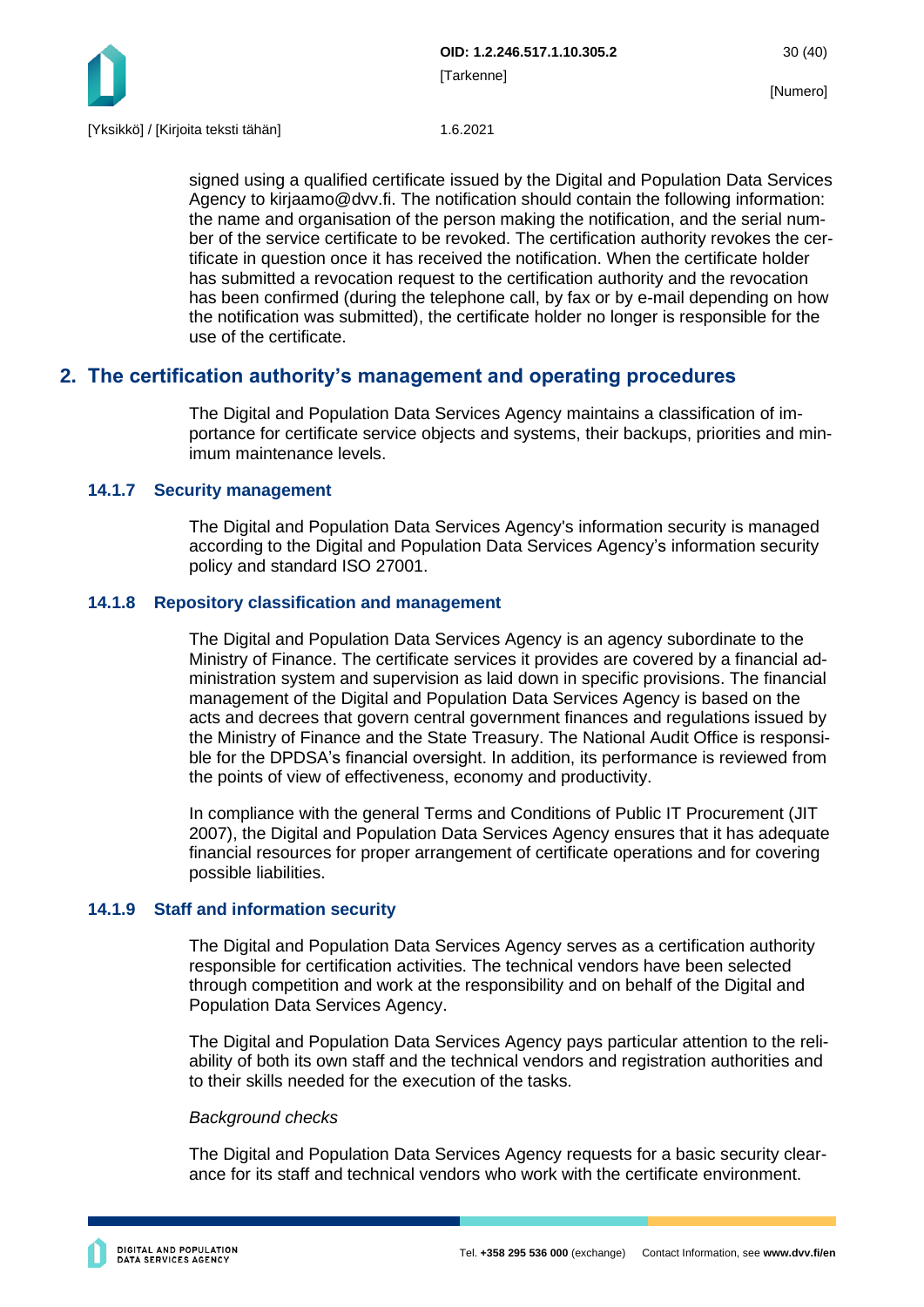

#### *Procedure adhered to in the security clearance*

The staff's work experience is scrutinised at the time of recruitment. A basic security clearance is requested for each person based on the information he or she has provided on a standard form.

All relevant personnel of the certification authority, certificate service and directory service providers and those performing key tasks in the revocation service must:

- complete a form which is submitted to the Finnish Security Intelligence Service for basic background check purposes
- refrain from duties which are in conflict with their obligations and responsibilities
- not be persons known to have been released from a previous duty on the grounds of negligence of duty or misconduct
- be appropriately qualified for the duties they are taking on.

#### *Training requirements*

The Digital and Population Data Services Agency's staff must be trained so that duties can be carried out in the optimal way. The Digital and Population Data Services Agency has a training plan, the implementation of which is the responsibility of the Digital and Population Data Services Agency's administration unit.

#### *Maintenance of expertise and skills*

Staff training is planned and maintained in such a way that the expertise related to the management of the task is always at the best possible level required by the task.

#### *Requirements for task rotation*

When planning for task rotation in the certification authority's tasks, the tasks must be organised in such a way that the employee can perform his or her new duties in an optimal way. Keeping up good information administration practices and maintaining a sufficient level of task-specific skills are taken into consideration in the planning of the task rotation.

Task rotation also adheres to the Digital and Population Data Services Agency's information security policy and information security plan as well as the Digital and Population Data Services Agency's other general instructions.

#### *Measures resulting from deviations*

The Digital and Population Data Services Agency's staff are subject to liability for acts in office and work following the internal instructions of the Digital and Population Data Services Agency. Provisions on the position of a public official are laid down in the state officials act (valtion virkamieslaki, 750/1994).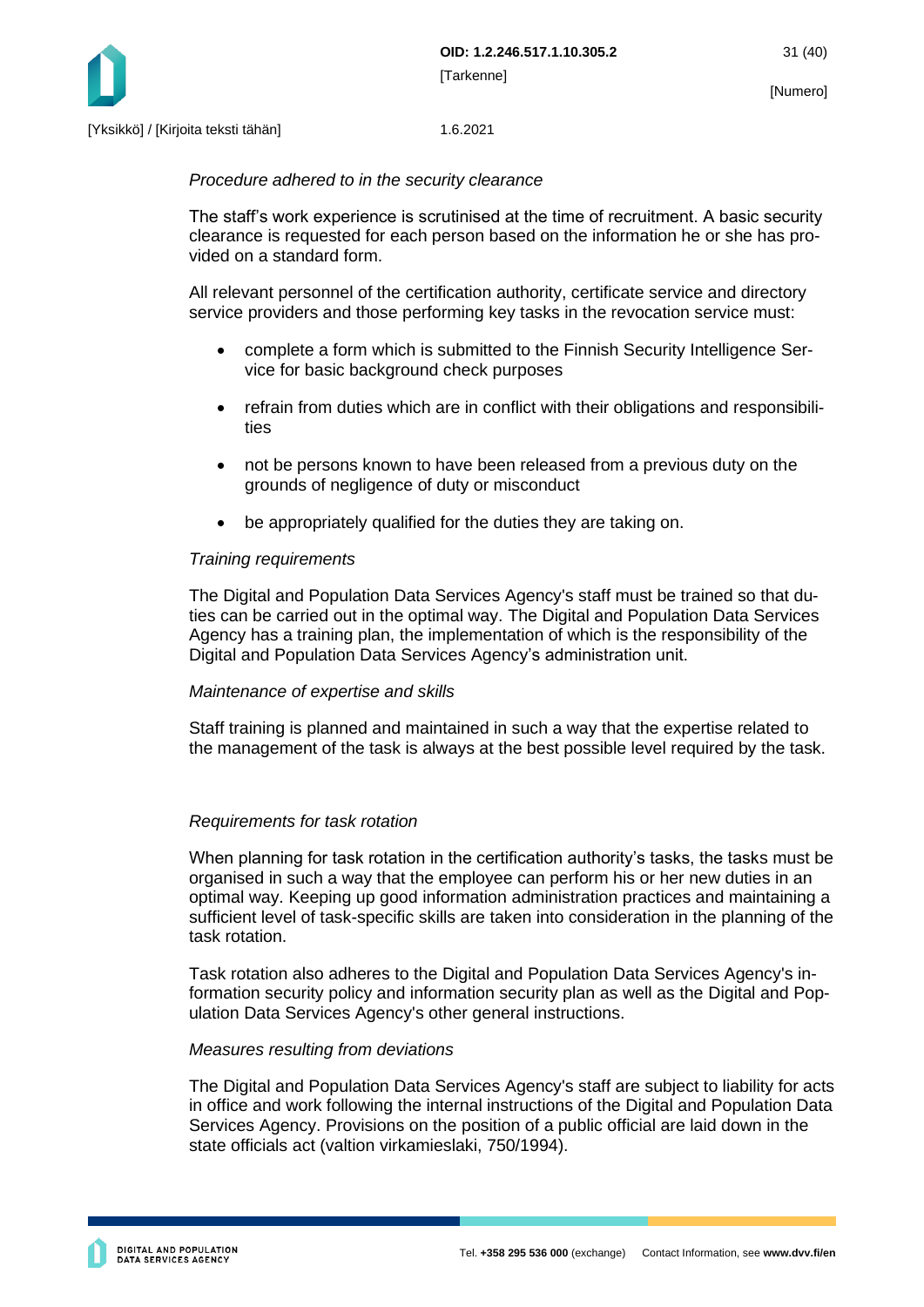

#### *Staff representing the organisation*

When recruiting staff, it must be ensured that the staff's skills correspond to the requirements of the tasks and that no circumstances revealed in the background check put an employee's interests at odds with the production of certificate services.

## *Documents given to the staff*

The staff always has access to the Digital and Population Data Services Agency's quality and security documents.

## <span id="page-32-0"></span>**14.1.10 Physical security and security of the environment**

The Digital and Population Data Services Agency uses technical vendors for carrying out the information technology tasks of the certificate service. The DPDSA is responsible, as the certification authority, for the safety and operation of certificate production in an appropriate way in all of its areas.

#### *Location and building properties*

The certification authority's systems are located in high-security data centres and meet the guidelines and orders imposed on data centres regarding security.

Facility safety has been implemented in such a way that unauthorised access to the facilities is prevented.

## *Physical access to facility*

Facilities where production duties for the certificate system are carried out have controlled physical access. The access control system detects authorised and unauthorised entry. Access to data centre facilities requires the identification of the person, whereby the person is identified, his or her access right is verified and the transactions are registered. Data centre facilities are guarded at all times of the day.

#### *Auxiliary arrangements*

The hardware solutions have been implemented according to good information administration practice in such a way that in the event of system failure, a backup system can be used without compromising the confidentiality, integrity or availability of the data contained in the system.

The supply and maintenance of spare parts for important devices has been ensured.

#### <span id="page-32-1"></span>**14.1.11 Operations management**

The Digital and Population Data Services Agency uses technical vendors for the registration and information technology duties of certificate production. The Digital and Population Data Services Agency serves as a certification authority responsible for certification activities.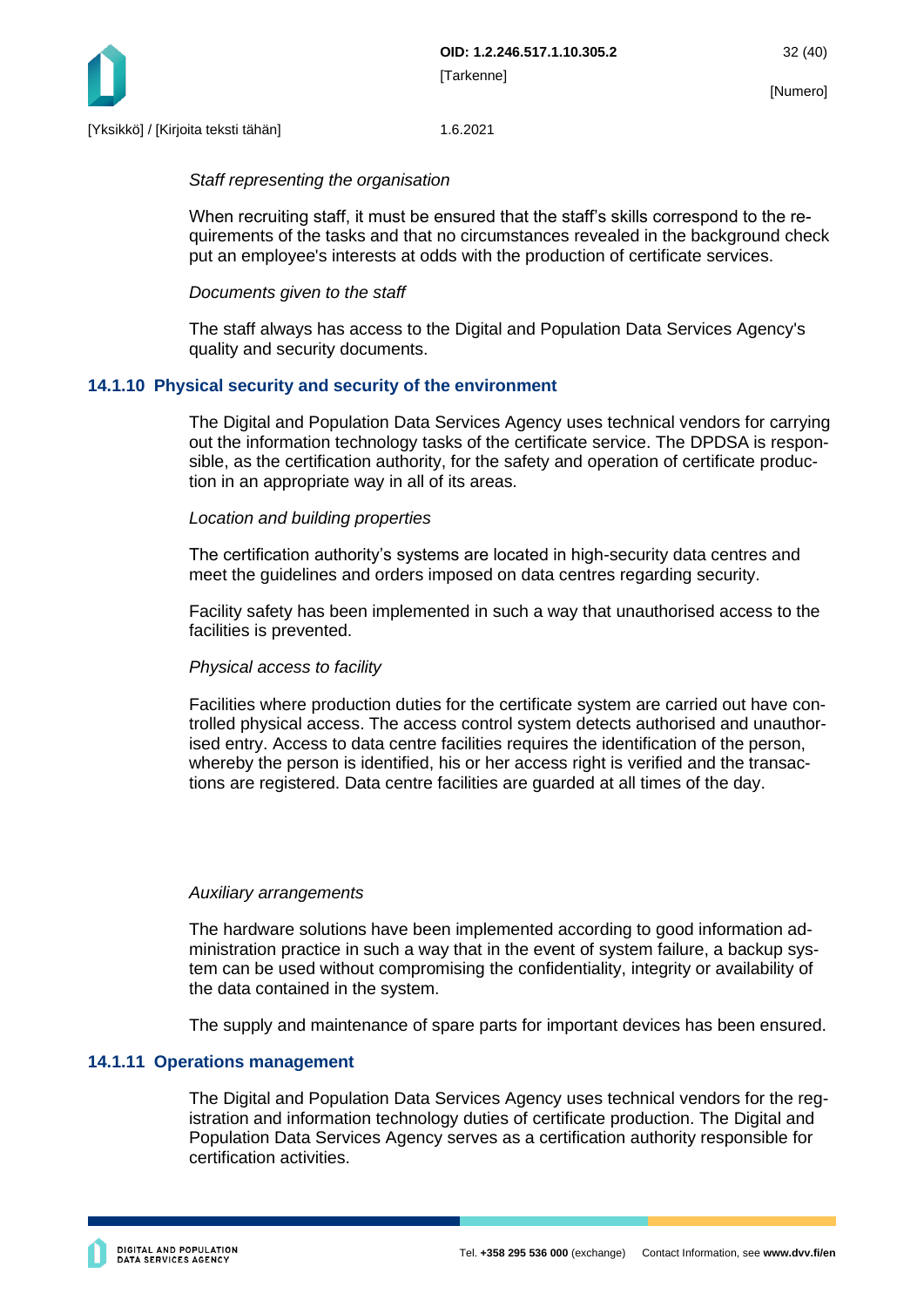

The certification authority's tasks are comprised of the following areas of responsibility:

- Information security
- **Registration**
- System administrator
- System user
- System supervisor

The certification authority and the technical supplier have concluded a supply agreement which contains detailed descriptions of the supplier's duties, methods and responsibilities and the information security provisions.

#### <span id="page-33-0"></span>**14.1.12 Management of access to systems**

The creation, activation, backup and recovery of the certification authority's private keys require the presence of two persons with administrator privileges.

At least two persons authorised to carry out maintenance on the system are present when the certification authority's private key's hardware security module is initialised.

The use of the system requires the presence of at least one person authorised to do so.

The registration and identification of a service certificate requires the presence of one person.

## <span id="page-33-1"></span>**14.1.13 Commissioning and maintenance of systems to be trusted**

Registration authority of the server certificate: The registration authority is the Digital and Population Data Services Agency's Certificate Service.

The certificate system administrator: Identified on the basis of a personal system management card. System administrators include the system specialists of the certificate system supplier and authorised personnel of DPDSA.

Certificate system user: Identified on the basis of a personal system access card. The certificate system's users include data centre operators, technical certificate request initiators, and the revocation service.

#### <span id="page-33-2"></span>**14.1.14 Business continuity management and processing of anomalies**

The Digital and Population Data Services Agency has a continuity and preparedness plan that enables the continuity of the certification operations.

*The certification authority's private key has become disclosed or the certificate has been revoked*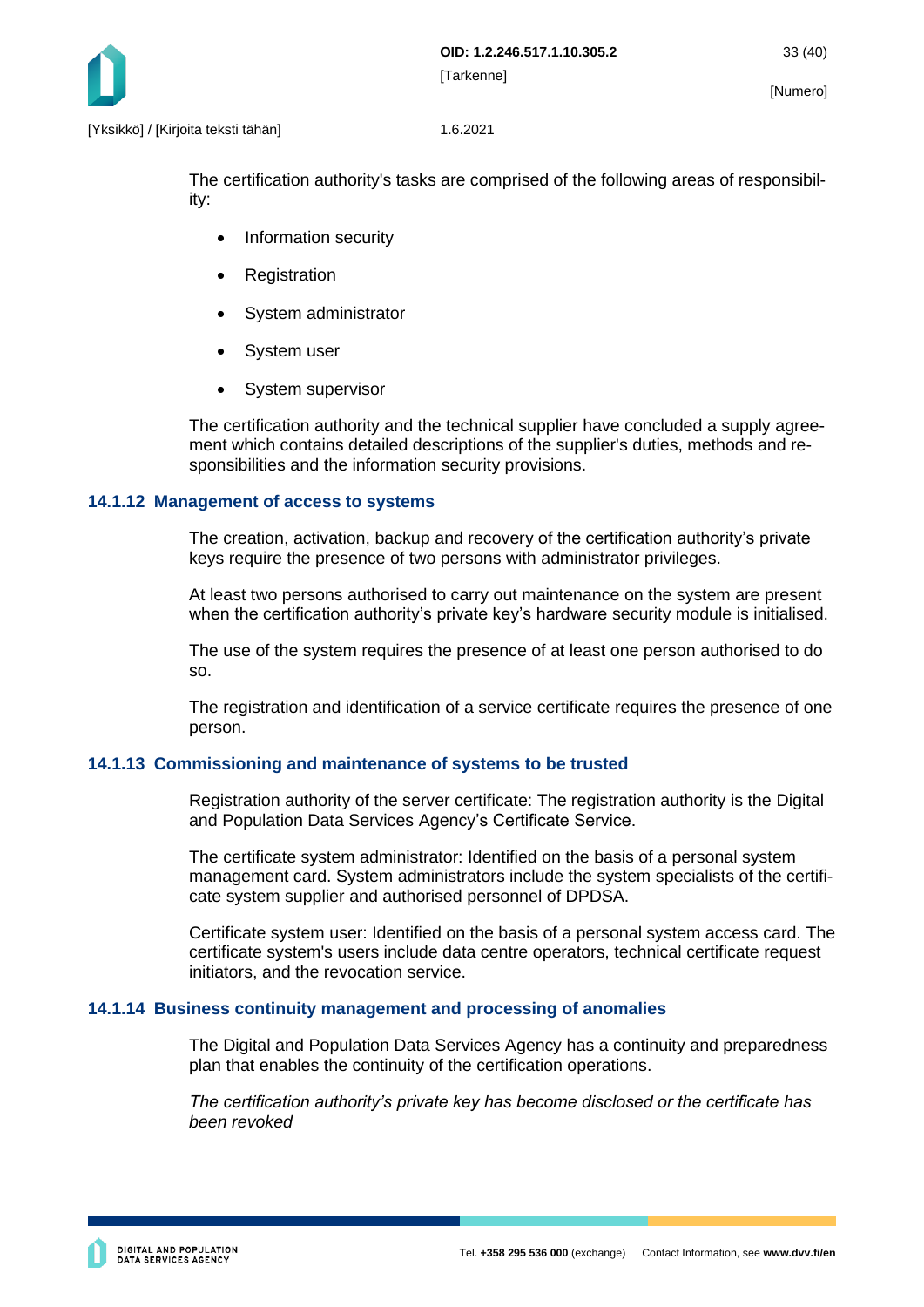

In each certification practice statement, the root certification authority states the measures that the root certification authority, the CA certificate holders, parties relying on the CA certificate, registration authorities and the root certification authority's staff must take if the root certification authority's private key has become disclosed or otherwise unusable.

In such cases, the root certification authority will either suspend its service as described in section 7.4.9 or carry out the following measures:

a) The root certification authority notifies all CA certificate holders, relying parties, and customers with whom the certification authority has agreements in place or who are otherwise, on the grounds of a contractual relationship or government activities, in a relationship with the root certification authority that entitles them to be notified by the root certification authority.

b) The root certification authority creates a new key as described in section 7.3.3.

c) All CA certificates and end user certificates that are valid and have been issued using the exposed key must be revoked on one or several revocation lists whose validity period does not expire until the validity of the last revoked CA certificate

has expired.

#### *Compromised security because of a natural disaster or other catastrophe*

The Digital and Population Data Services Agency's security policy takes into account the measures necessitated by the compromising of external security. The Digital and Population Data Services Agency is ISO 27001 certified with respect to information security, which also sets requirements for the Digital and Population Data Services Agency's operations after the occurrence of a catastrophe.

## <span id="page-34-0"></span>**14.1.15 End of the certification authority's operation**

The termination of the certification authority is considered to be a situation where all services related to the issuing of CA certificates are permanently terminated. The termination of the certification authority does not refer to a situation where the certification service is transferred from one organisation to another.

The certification authority communicates about the termination of the certificate services as soon as possible, however at least one month before the time of termination.

Before the termination of the certification authority, at least the following measures shall be taken:

a) All service certificates that are valid and have been granted are closed on one or several revocation lists whose validity period does not expire until the validity of the last revoked certificate has expired.

b) The certification authority revokes all authorisations of its contracting partners to carry out tasks pertaining to certificate issuing process on behalf of the certification authority.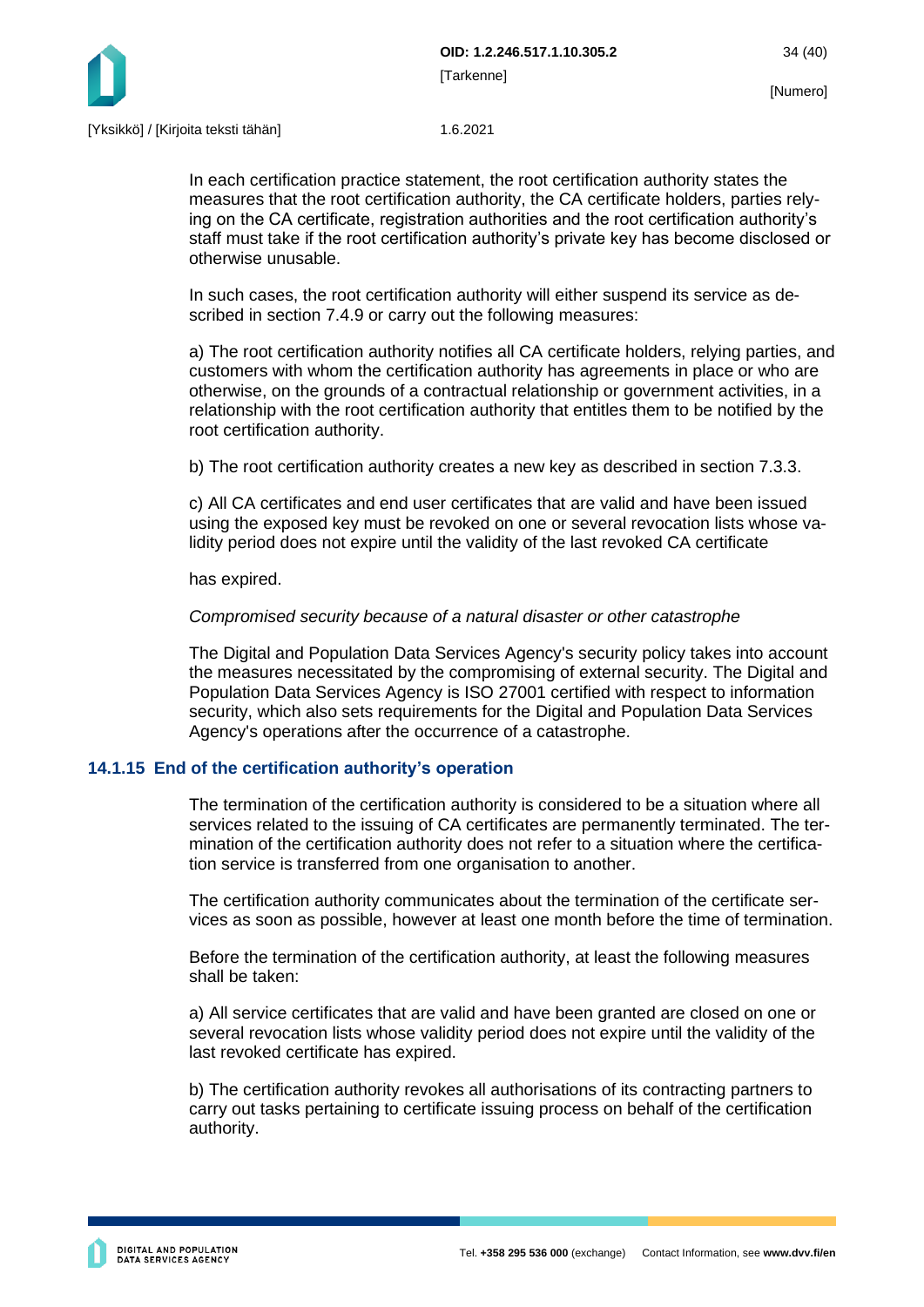

c) The certification authority ensures that access to the certification authority's archives will be maintained also after the termination of the certification authority.

## <span id="page-35-0"></span>**14.1.16 Applicable legislation**

The Digital and Population Data Services Agency complies with the valid Finnish legislation in its certificate service activities.

Provisions on the certificates issued by the Digital and Population Data Services Agency are contained in the Act on the Digital and Population Data Service Agency (661/2009).

The Digital and Population Data Services Agency's liability related to the provision of certificate services is determined under the valid cooperation agreements and pursuant to the provisions in the Tort Liability Act (412/1974).

## <span id="page-35-1"></span>**14.1.17 Retention of information pertaining to certificates**

The information published by the certification authority is available on the certification authority's website. Confidential data used in the certificate system are stored in the certification authority's own confidential repository. The certification authority's data are archived according to the valid archiving rules. Special attention is paid to the handling of personal data, and the Digital and Population Data Services Agency has published a specific set of procedures for the provision of certificate services in accordance with the Personal Data Act. The certification authority has also prepared a description of file for each component of the certificate system compliant with the Personal Data Act with respect to the processing of personal data.

The provisions of the archive act (arkistolaki, 831/1994) are applied as the general act on archiving. The right to obtain information is determined according to the Act on the Openness of Government Activities (621/1999). With respect to the archiving of certificates, the provisions pertaining to archiving in electronic services legislation are also applied. Certificate register data will be kept on file for at least 10 years after certificate expiry. The certification authority archives the following information:

a) The application form signed by the applicant, and the acknowledgement of receipt of the service certificate and the associated terms and conditions.

b) Issued server certificates, their data contents and additional details related to their life cycle management starting from the time of expiry or revocation of the certificate.

c) Events related to the creation or renewal of the certification authority's private key

d) Server certificate revocation requests

d) Revocation lists saved to the public directory and other information related to server certificate revocation

f) Current and previous versions of the certificate policy and the corresponding certification practice statements

g) User actions by the administrators and users of the certificate system who are registered users of the certificate system are recorded in log files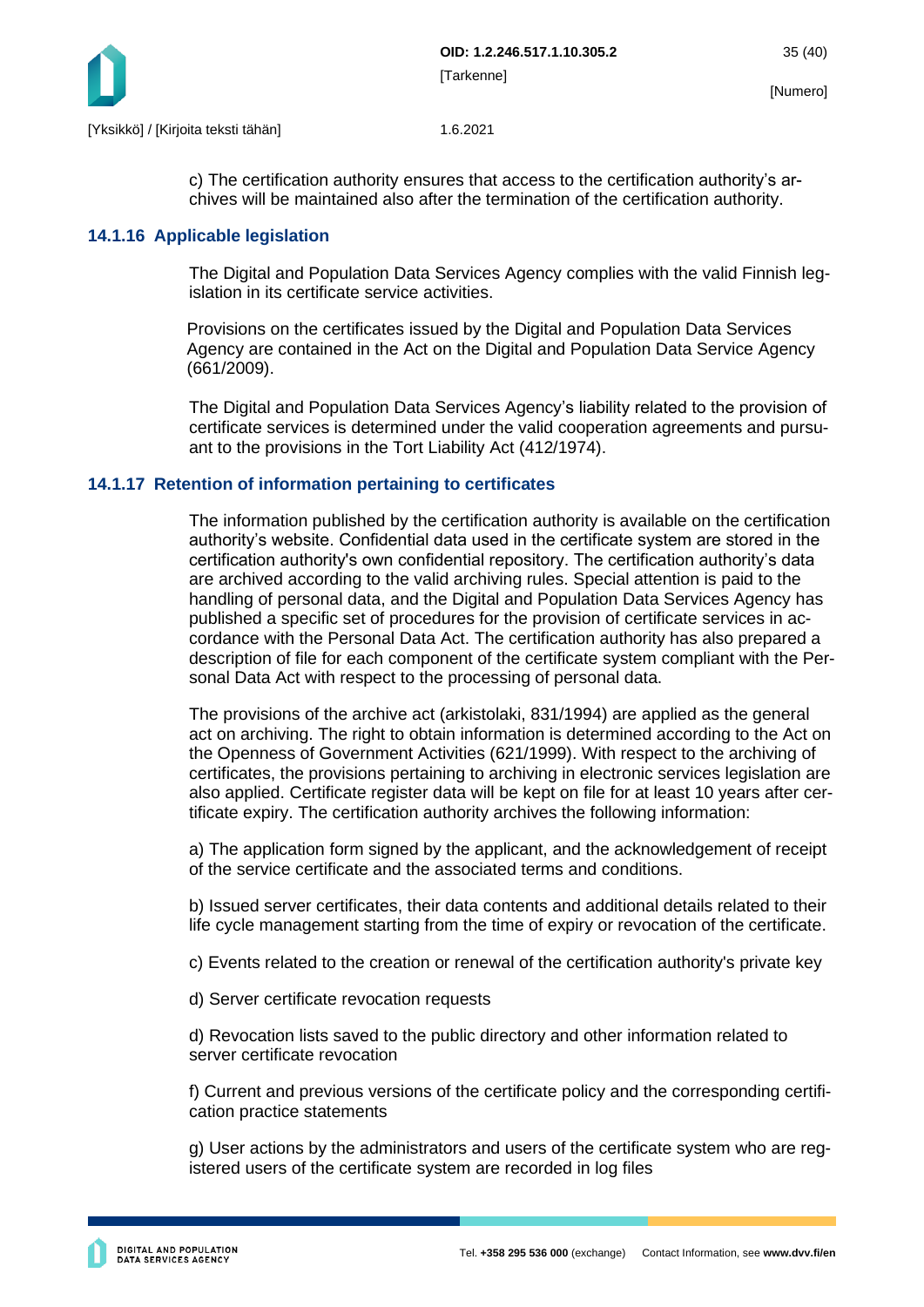

h) Audit reports and records, including information security audits and system audits.

The archive data are stored in accordance with regulations pertaining to the qualified certification authority in question.

## *Protection of archives*

The certification authority stores the archived documents related to server certificate application, the applicant's identification and server certificate delivery in appropriate facilities.

Archived data are stored on high-security premises with access control.

## *Backup methods for archived data*

Backup copies are stored in a place physically separate from the original data.

## *Acquisition and backup methods for archived data*

If a certification authority's service is interrupted or terminated, the authority shall notify all of its customers that the archive will continue to be available. All archive queries should be sent to the certification authority or some other party designated by the authority before it terminates its service.

The certification authority ensures the availability and readability of the archives, also in the event that the certification authority's operations are interrupted or terminated.

Archived data will be made available as deemed appropriate from the point of view of the server certificate holder or the relying party.

# <span id="page-36-0"></span>**15 Organisation requirements**

The Digital and Population Data Services Agency is a public authority which administers a personal data file and, under the Act on the Digital and Population Data Service Agency (661/2009), is responsible for providing certified electronic services in addition to its other tasks.

The Digital and Population Data Services Agency issues certificates on application. The rights and responsibilities of a certificate applicant are specified in the Digital and Population Data Services Agency's certificate application document and the general terms and conditions of use, which comprise a contract concluded with the certificate applicant.

An agreement has been concluded between the Digital and Population Data Services Agency and the Registration Authority as well as other vendors that provide parts of the certificate services, indisputably specifying the rights, liabilities and obligations of both parties.

The certificate services produced by the Digital and Population Data Services Agency are covered by a financial administration system and supervision as has separately been set forth. The Digital and Population Data Services Agency is a government agency under the Ministry of Finance. The financial management of the Digital and Population Data Services Agency is based on the acts and decrees that govern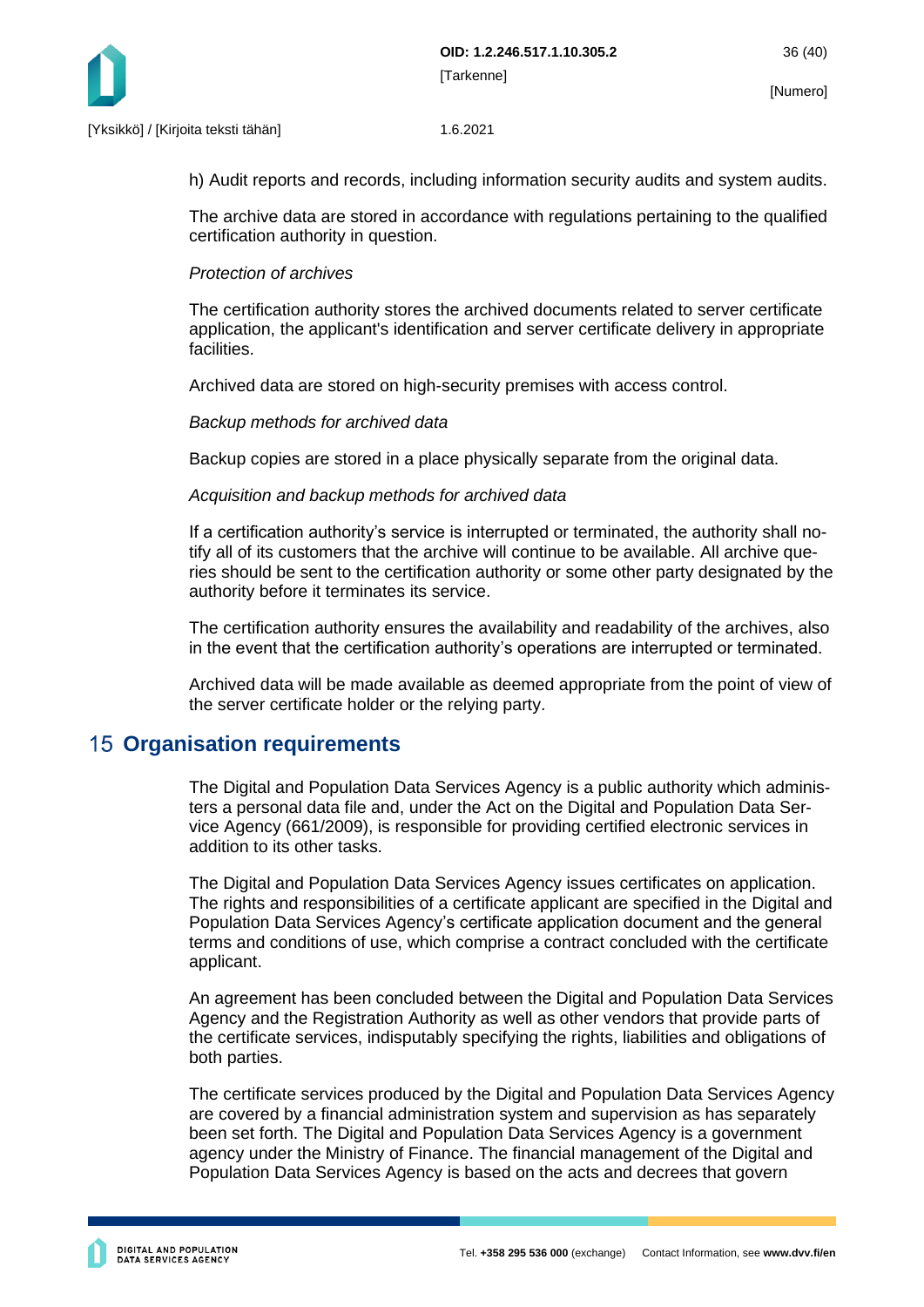

central government finances and regulations issued by the Ministry of Finance and the State Treasury. The National Audit Office is responsible for the DPDSA's financial oversight. In addition, its performance is reviewed from the points of view of effectiveness, economy and productivity.

The Digital and Population Data Services Agency complies with the valid Finnish legislation in its certificate service activities. The Digital and Population Data Services Agency performs its duties carefully, reliably and appropriately. The Digital and Population Data Services Agency keeps publicly available information regarding its certificates and certificate activities, based on which the operation and reliability of the certification authority can be assessed.

The Digital and Population Data Services Agency pays particular attention to the reliability of both its own staff and the technical vendors and registration authorities and to their skills needed for the execution of the tasks. The Digital and Population Data Services Agency has the necessary technical ability and financial resources for appropriately arranging the certificate activities and for covering potential liability for damages. The Digital and Population Data Services Agency's staff are subject to liability for acts in office and work following the internal instructions of the Digital and Population Data Services Agency. Provisions on the position of a public official are laid down in the state officials act (valtion virkamieslaki, 750/1994).

Any disputes shall be settled according to Finnish law. Valid legislation is adhered to in settling appeals and disputes, in administrative supervision and implementation of law.

This certification practice statement was registered by, and the associated copyrights belong to, the Digital and Population Data Services Agency. The Digital and Population Data Services Agency owns all data pertaining to the certificates and documentation as stated in the technical terms of delivery. The Digital and Population Data Services Agency has full ownership and utilisation rights to this certification practice statement. The Digital and Population Data Services Agency is responsible for the administration and updating of this certification practice statement.

# <span id="page-37-0"></span>**Framework for the specification of other certificate policy documents**

This section specifies the general framework for other certificate policies of certification authorities issuing certificates. A certification authority can confirm their compliance with this general specification framework as set out in section 8.3. In general, a precondition for compliance is complying with the requirements in sections 6 and 7, excluding the requirements that apply to certification authorities that only issue certificates to the general public.

# <span id="page-37-1"></span>**Specification document management**

## *Modifications to specifications*

The certification authority may change the specifications because of legislative, operative or technical requirements. Changes to the specifications must be recorded in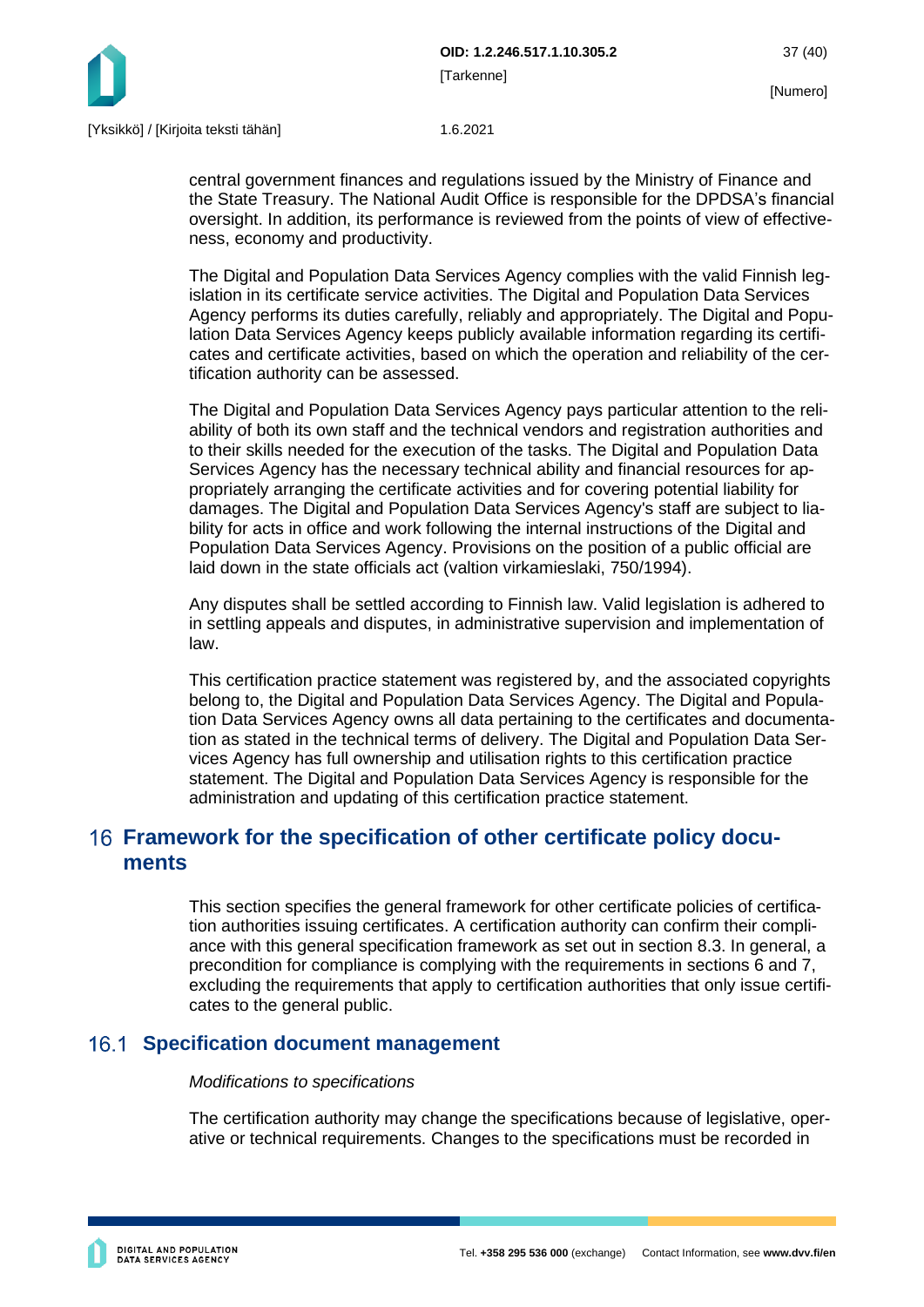

the certificate policy and certification practice statement documents as described below.

## *Publication and communication*

The certification authority publishes a certificate policy and a certification practice statement, available at the website www.fineid.fi.

The certification authority's public specifications pertaining to the production of certificates can be obtained from the same websites.

The agreements concluded with information technology vendors on the delivery of certificates and production system descriptions and product-related specifications are confidential.

## *Modification and approval procedure of the certification practice statement*

The Digital and Population Data Services Agency approves the certificate policy and certification practice statement pertaining to service certificates. These documents may be modified according to the Digital and Population Data Services Agency's internal change policy.

Digital and Population Data Services Agency will communicate the changes well in advance of their entry into force on its website.

The Digital and Population Data Services Agency maintains version management of the documents and archives all certificate policy and certification practice statement documents. Typographic corrections and changes of contact details may be made with immediate effect.

> 1. All sections of the Certificate Policy and Certification Practice Statement can be modified by informing the stakeholders of the principal upcoming changes 30 days before their entry into force.

> 2. Sections that the Digital and Population Data Services Agency does not deem to have significant effect on certificate holders and relying parties may be modified with communication 14 days before the modifications enter into force.

# <span id="page-38-0"></span>**Additional requirements**

In the context of fulfilling the requirements specified in section 7.3.4, the customers and the relying parties shall be informed of how each current policy adds to, or restricts further, the certificate policy requirements as they are specified in this document.

# <span id="page-38-1"></span>**16.3 Compliance**

The certification authority may only state it works in compliance with this certification practice statement

> a)if the certification authority confirms that they comply with an identified certificate policy and, on request, makes proof of compliance available for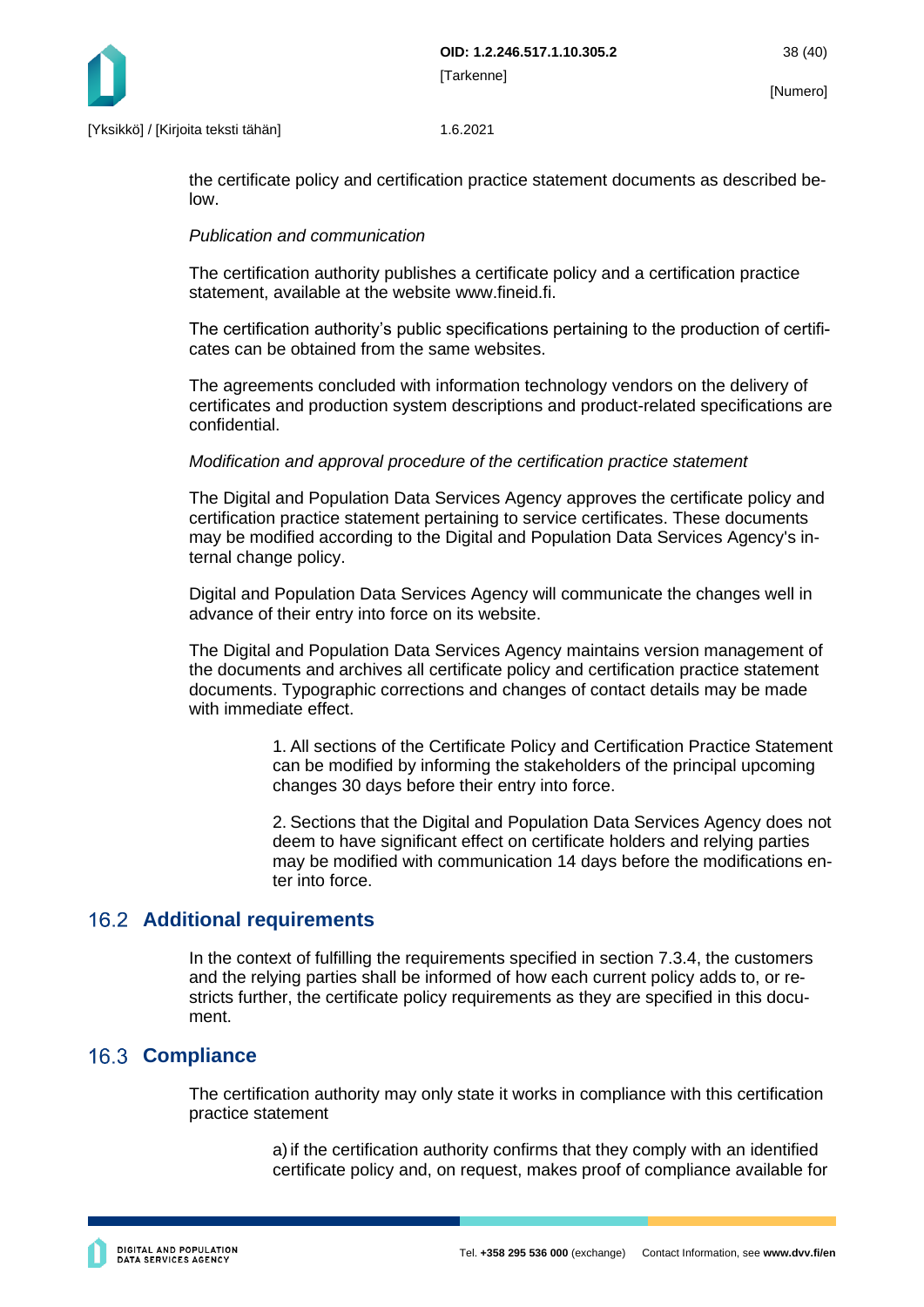

the customer and relying parties. The proof may, for example, include an auditor's report that confirms the certification authority's compliance with the requirements of an identified certificate policy. While this may be an auditor internal to the certification authority's organisation, the auditor must not have a hierarchical relationship with the certification authority implementing the operations.

b)if a qualified and independent party has recently assessed the present state of the certification authority's adherence to the requirements of a uniquely identified certificate policy. Upon request, the assessment results must be made available to the customers and relying parties.